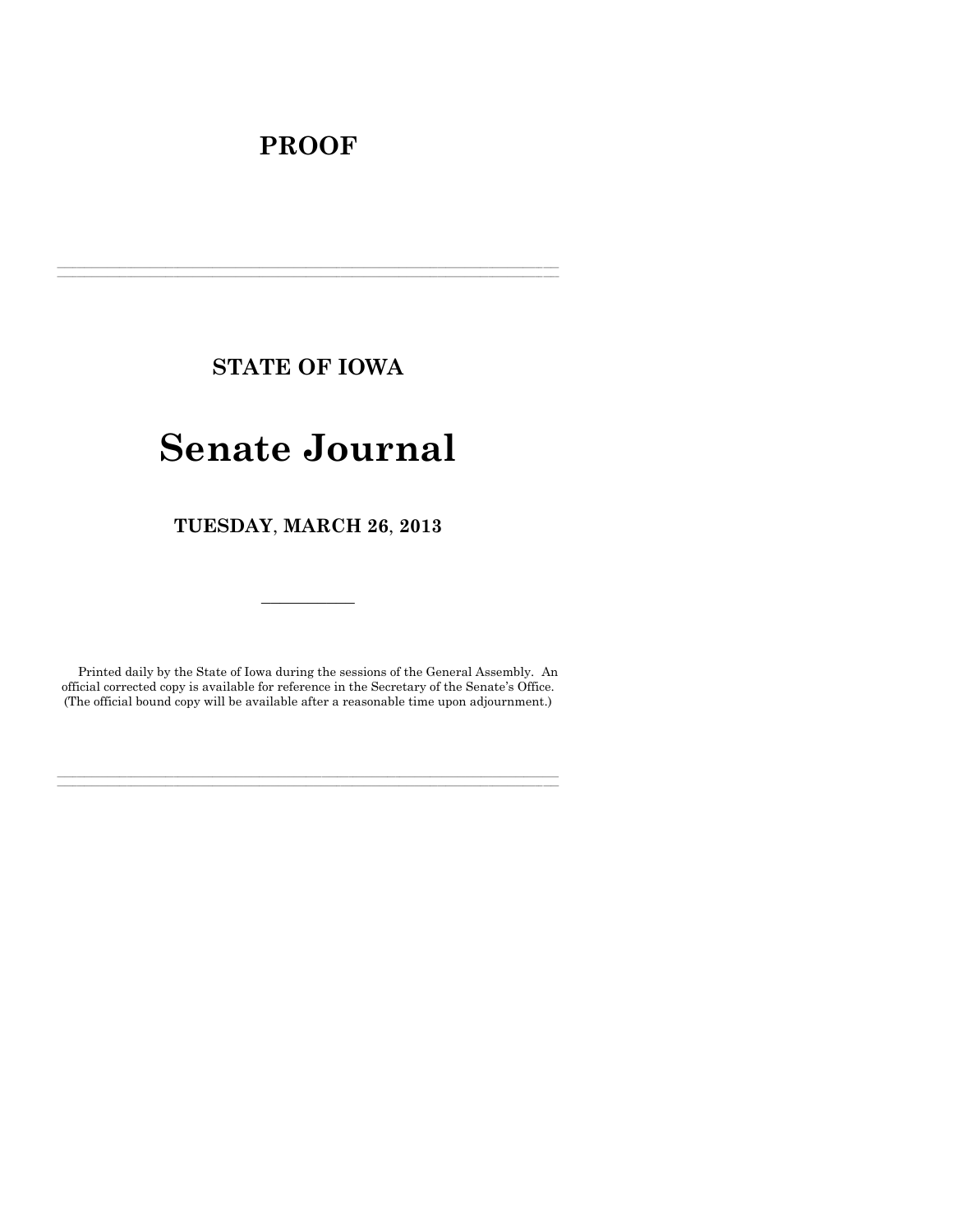# **JOURNAL OF THE SENATE**

 $\overline{\phantom{a}}$ 

SEVENTY-SECOND CALENDAR DAY FORTY-SECOND SESSION DAY

Senate Chamber Des Moines, Iowa, Tuesday, March 26, 2013

The Senate met in regular session at 9:03 a.m., President Jochum presiding.

Prayer was offered by the Honorable Liz Mathis, member of the Senate from Linn County, Cedar Rapids, Iowa.

# PLEDGE OF ALLEGIANCE

The Pledge of Allegiance was led by Senate page Jennifer Brookhart.

The Journal of Monday, March 25, 2013, was approved.

#### INTRODUCTION OF GOVERNOR'S APPOINTEES

The Secretary of the Senate introduced Terry Rich, the governor's appointee to be the Chief Executive Officer of the Iowa Lottery Authority. He was the guest of Senators Bertrand and Danielson and the committee on State Government.

The Secretary of the Senate introduced Timothy Orr, the governor's appointee to be the State of Iowa Adjutant General. He was the guest of Senators Beall and Rozenboom and the committee on Veterans Affairs.

The Senate stood at ease at 9:10 a.m. until the fall of the gavel for the purpose of party caucuses.

The Senate resumed session at 10:56 a.m., President Jochum presiding.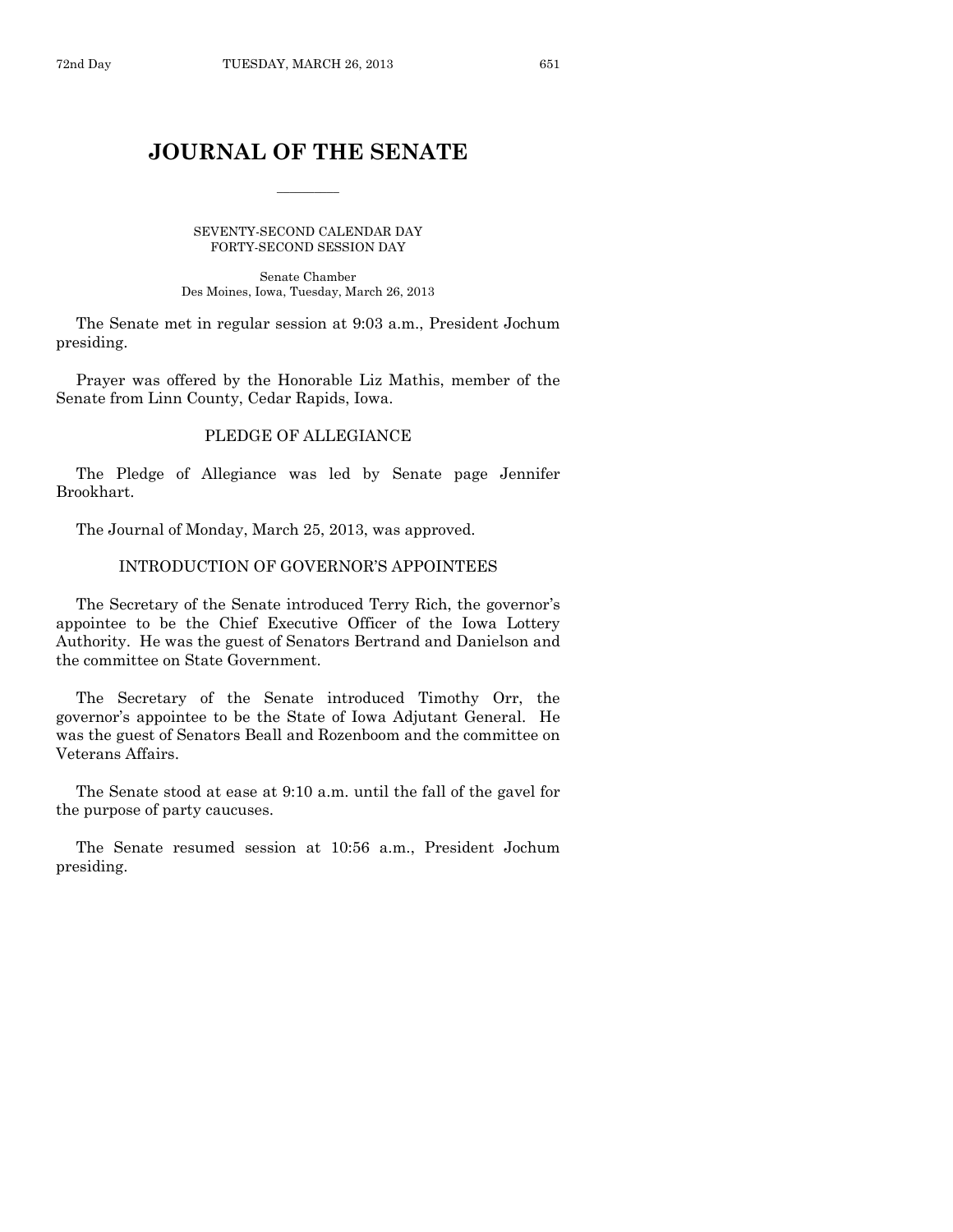# LEAVES OF ABSENCE

Leaves of absence were granted as follows:

Senator Zaun, until he arrives, on request of Senator Dix; and Senator Hatch, until he returns, on request of Senator Gronstal.

# CONSIDERATION OF BILL (Unfinished Business Calendar)

Senator Gronstal asked and received unanimous consent to take up for consideration [Senate File 289.](http://coolice.legis.state.ia.us/Cool-ICE/default.asp?Category=billinfo&Service=Billbook&frame=1&GA=85&hbill=SF289)

# **[Senate File 289](http://coolice.legis.state.ia.us/Cool-ICE/default.asp?Category=billinfo&Service=Billbook&frame=1&GA=85&hbill=SF289)**

On motion of Senator Hogg, **[Senate File 289](http://coolice.legis.state.ia.us/Cool-ICE/default.asp?Category=billinfo&Service=Billbook&frame=1&GA=85&hbill=SF289)**, a bill for an act establishing the department of homeland security and emergency management, placed on the Unfinished Business Calendar on March 14, 2013, was taken up for consideration.

Senator Hogg offered amendment S-[3049,](http://coolice.legis.state.ia.us/Cool-ICE/default.asp?Category=billinfo&Service=Billbook&frame=1&GA=85&hbill=S3049) filed by him on March 19, 2013, to page 6 of the bill, and moved its adoption.

Amendment  $S-3049$  $S-3049$  was adopted by a voice vote.

Senator Hogg asked and received unanimous consent that **[House](http://coolice.legis.state.ia.us/Cool-ICE/default.asp?Category=billinfo&Service=Billbook&frame=1&GA=85&hbill=HF307)  [File 307](http://coolice.legis.state.ia.us/Cool-ICE/default.asp?Category=billinfo&Service=Billbook&frame=1&GA=85&hbill=HF307)** be **substituted** for **[Senate File 289](http://coolice.legis.state.ia.us/Cool-ICE/default.asp?Category=billinfo&Service=Billbook&frame=1&GA=85&hbill=SF289)**.

# **[House File 307](http://coolice.legis.state.ia.us/Cool-ICE/default.asp?Category=billinfo&Service=Billbook&frame=1&GA=85&hbill=HF307)**

On motion of Senator Hogg, **[House File 307](http://coolice.legis.state.ia.us/Cool-ICE/default.asp?Category=billinfo&Service=Billbook&frame=1&GA=85&hbill=HF307)**, a bill for an act establishing the department of homeland security and emergency management, was taken up for consideration.

Senator Hogg moved that the bill be read the last time now and placed upon its passage, which motion prevailed by a voice vote, and the bill was read the last time.

On the question "Shall the bill pass?" [\(H.F. 307\)](http://coolice.legis.state.ia.us/Cool-ICE/default.asp?Category=billinfo&Service=Billbook&frame=1&GA=85&hbill=HF307), the vote was:

Yeas, 48:

Bertrand Dix Jochum Seng

Anderson Courtney Hogg Schneider Behn Dearden Houser Segebart

Beall Danielson Horn Schoenjahn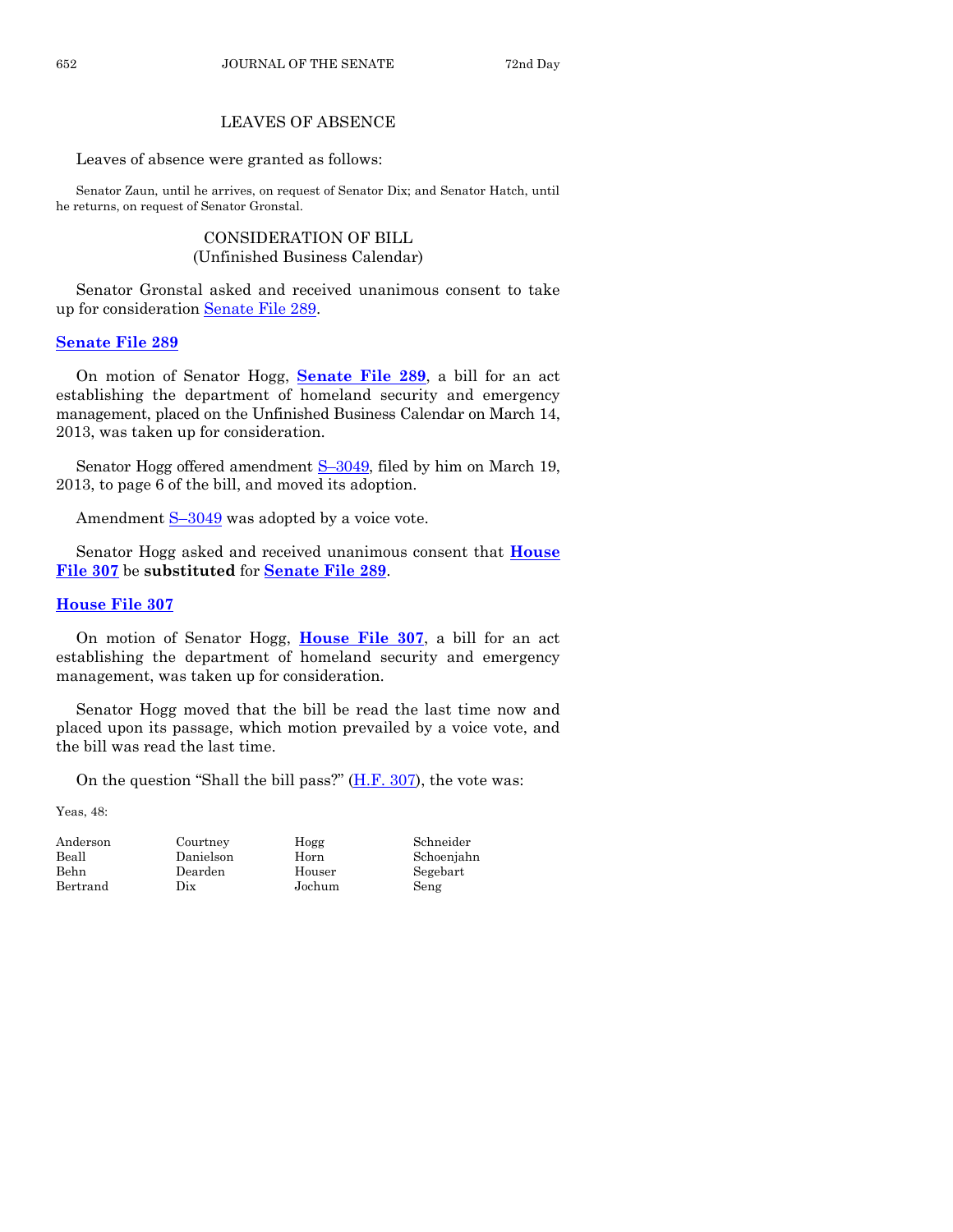| Black     | Dotzler  | Johnson   | Sinclair |
|-----------|----------|-----------|----------|
| Boettger  | Dvorsky  | Kapucian  | Smith    |
| Bolkcom   | Ernst    | Mathis    | Sodders  |
| Bowman    | Feenstra | McCoy     | Sorenson |
| Brase     | Greiner  | Petersen  | Taylor   |
| Breitbach | Gronstal | Quirmbach | Whitver  |
| Chapman   | Guth     | Ragan     | Wilhelm  |
| Chelgren  | Hart     | Rozenboom | Zumbach  |

Nays, none.

Absent, 2:

Hatch Zaun

The bill, having received a constitutional majority, was declared to have passed the Senate and the title was agreed to.

#### WITHDRAWN

Senator Hogg asked and received unanimous consent that **[Senate](http://coolice.legis.state.ia.us/Cool-ICE/default.asp?Category=billinfo&Service=Billbook&frame=1&GA=85&hbill=SF289)  [File 289](http://coolice.legis.state.ia.us/Cool-ICE/default.asp?Category=billinfo&Service=Billbook&frame=1&GA=85&hbill=SF289)** be **withdrawn** from further consideration of the Senate.

# CONSIDERATION OF BILL (Regular Calendar)

Senator Gronstal asked and received unanimous consent to take up for consideration [Senate File 361.](http://coolice.legis.state.ia.us/Cool-ICE/default.asp?Category=billinfo&Service=Billbook&frame=1&GA=85&hbill=SF361)

#### **[Senate File 361](http://coolice.legis.state.ia.us/Cool-ICE/default.asp?Category=billinfo&Service=Billbook&frame=1&GA=85&hbill=SF361)**

On motion of Senator Hogg, **[Senate File 361](http://coolice.legis.state.ia.us/Cool-ICE/default.asp?Category=billinfo&Service=Billbook&frame=1&GA=85&hbill=SF361)**, a bill for an act relating to estates and trusts and including retroactive and other applicability provisions, was taken up for consideration.

Senator Hogg asked and received unanimous consent that **[House](http://coolice.legis.state.ia.us/Cool-ICE/default.asp?Category=billinfo&Service=Billbook&frame=1&GA=85&hbill=HF591)  [File 591](http://coolice.legis.state.ia.us/Cool-ICE/default.asp?Category=billinfo&Service=Billbook&frame=1&GA=85&hbill=HF591)** be **substituted** for **[Senate File 361](http://coolice.legis.state.ia.us/Cool-ICE/default.asp?Category=billinfo&Service=Billbook&frame=1&GA=85&hbill=SF361)**.

#### **[House File 591](http://coolice.legis.state.ia.us/Cool-ICE/default.asp?Category=billinfo&Service=Billbook&frame=1&GA=85&hbill=HF591)**

On motion of Senator Hogg, **[House File 591](http://coolice.legis.state.ia.us/Cool-ICE/default.asp?Category=billinfo&Service=Billbook&frame=1&GA=85&hbill=HF591)**, a bill for an act relating to estates and trusts and including retroactive and other applicability provisions, was taken up for consideration.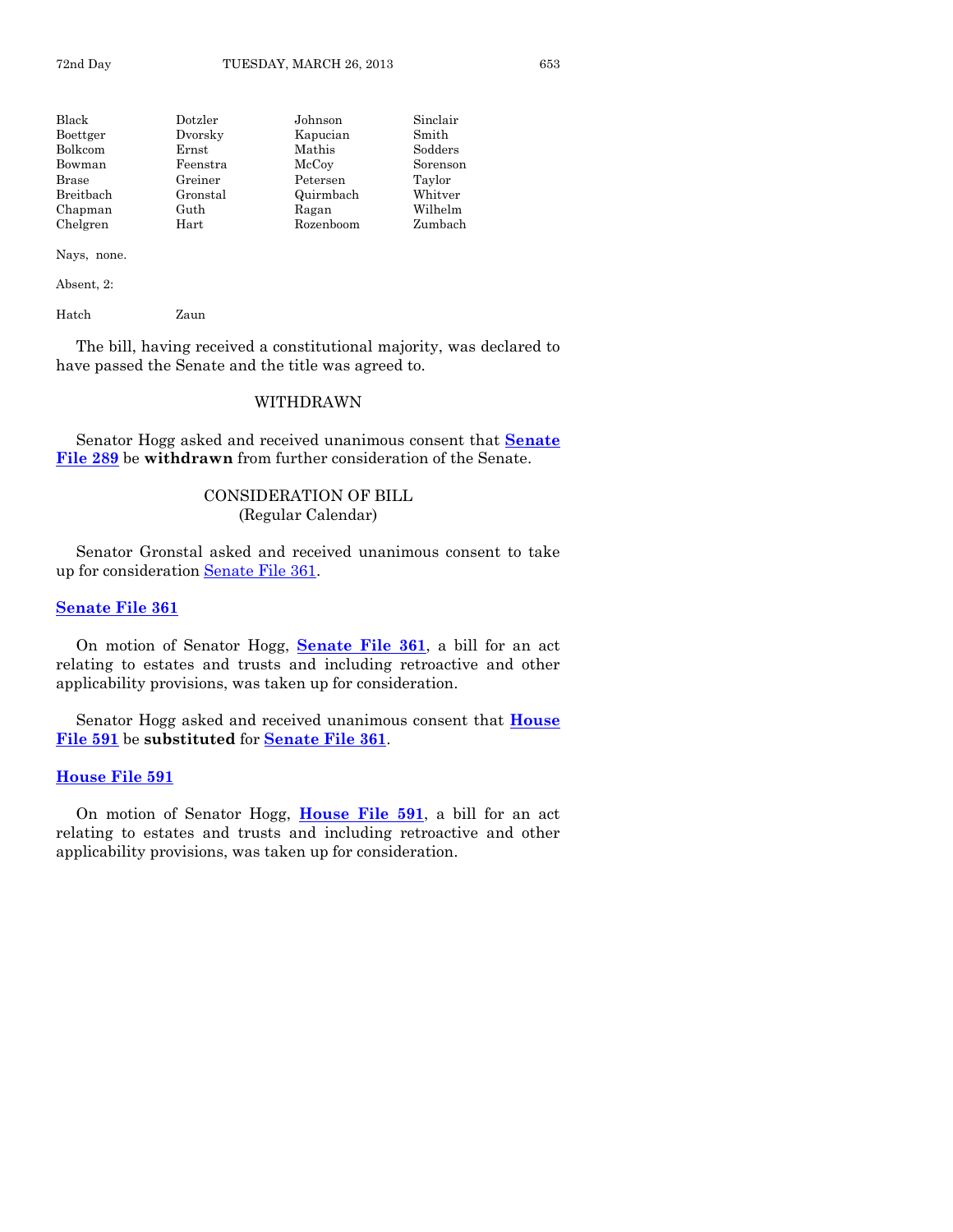Senator Hogg moved that the bill be read the last time now and placed upon its passage, which motion prevailed by a voice vote, and the bill was read the last time.

On the question "Shall the bill pass?"  $(H.F. 591)$ , the vote was:

Yeas, 48:

| Anderson     | Courtney  | Hogg      | Schneider  |
|--------------|-----------|-----------|------------|
| Beall        | Danielson | Horn      | Schoenjahn |
| <b>Behn</b>  | Dearden   | Houser    | Segebart   |
| Bertrand     | Dix       | Jochum    | Seng       |
| Black        | Dotzler   | Johnson   | Sinclair   |
| Boettger     | Dvorsky   | Kapucian  | Smith      |
| Bolkcom      | Ernst     | Mathis    | Sodders    |
| Bowman       | Feenstra  | McCoy     | Sorenson   |
| <b>Brase</b> | Greiner   | Petersen  | Taylor     |
| Breitbach    | Gronstal  | Quirmbach | Whitver    |
| Chapman      | Guth      | Ragan     | Wilhelm    |
| Chelgren     | Hart      | Rozenboom | Zumbach    |

Nays, none.

Absent, 2:

Hatch Zaun

The bill, having received a constitutional majority, was declared to have passed the Senate and the title was agreed to.

# WITHDRAWN

Senator Hogg asked and received unanimous consent that **[Senate](http://coolice.legis.state.ia.us/Cool-ICE/default.asp?Category=billinfo&Service=Billbook&frame=1&GA=85&hbill=SF361)  [File 361](http://coolice.legis.state.ia.us/Cool-ICE/default.asp?Category=billinfo&Service=Billbook&frame=1&GA=85&hbill=SF361)** be **withdrawn** from further consideration of the Senate.

# IMMEDIATELY MESSAGED

Senator Gronstal asked and received unanimous consent that **House Files 307** and **591** be **immediately messaged** to the House.

# CONFIRMATION OF GOVERNOR'S APPOINTMENT (Individual Confirmation Calendar)

Senator Gronstal called up the appointment of Terry Rich as Chief Executive Officer of the Iowa Lottery Authority, placed on the Individual Confirmation Calendar on March 21, 2013, found on page 628 of the Senate Journal.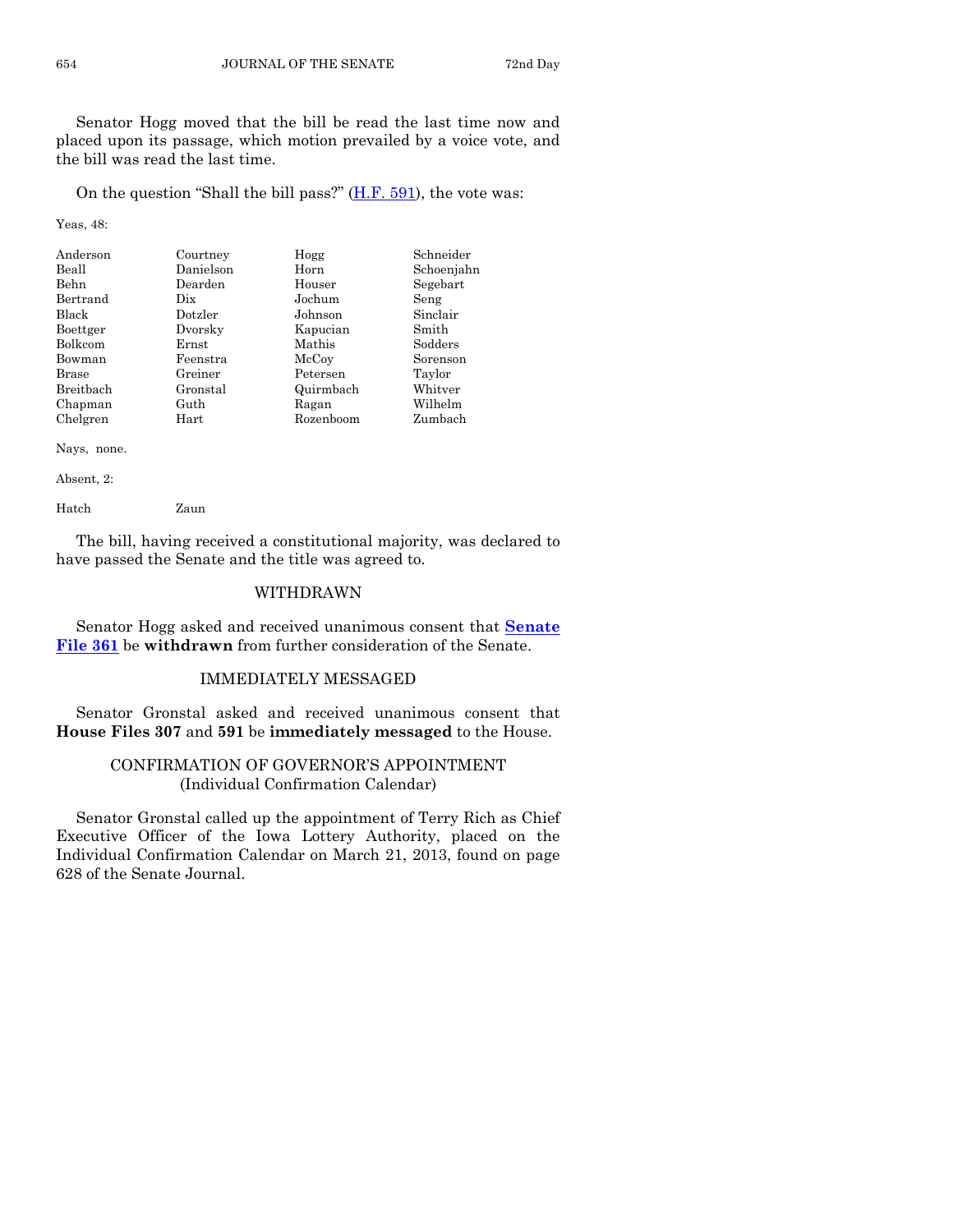Senator Danielson moved that the foregoing appointment be confirmed by the Senate.

On the question "Shall the appointee be confirmed" the vote was:

Yeas, 47:

| Anderson         | Danielson | Horn      | Schoenjahn |
|------------------|-----------|-----------|------------|
| Beall            | Dearden   | Houser    | Segebart   |
| Behn             | Dix       | Jochum    | Seng       |
| Bertrand         | Dotzler   | Johnson   | Sinclair   |
| Boettger         | Dvorsky   | Kapucian  | Smith      |
| <b>Bolkcom</b>   | Ernst     | Mathis    | Sodders    |
| Bowman           | Feenstra  | McCoy     | Sorenson   |
| <b>Brase</b>     | Greiner   | Petersen  | Taylor     |
| <b>Breithach</b> | Gronstal  | Quirmbach | Whitver    |
| Chapman          | Guth      | Ragan     | Wilhelm    |
| Chelgren         | Hart      | Rozenboom | Zumbach    |
| Courtney         | Hogg      | Schneider |            |
|                  |           |           |            |

Nays, 1:

Black

Absent, 2:

Hatch Zaun

The appointee, having received a two-thirds vote, was declared to have been confirmed by the Senate.

#### DEFERRAL OF GOVERNOR'S APPOINTEE (Individual Confirmation Calendar)

Senator Danielson called up the appointment of Tom Rielly as a member of the State Transportation Commission, placed on the Individual Confirmation Calendar on March 21, 2013, found on page 626 of the Senate Journal.

Senator Dix asked and received unanimous consent that action on the appointment of Tom Rielly be deferred.

### LEAVE OF ABSENCE

Leave of absence was granted as follows:

Senator Johnson, until he returns, on request of Senator Kapucian.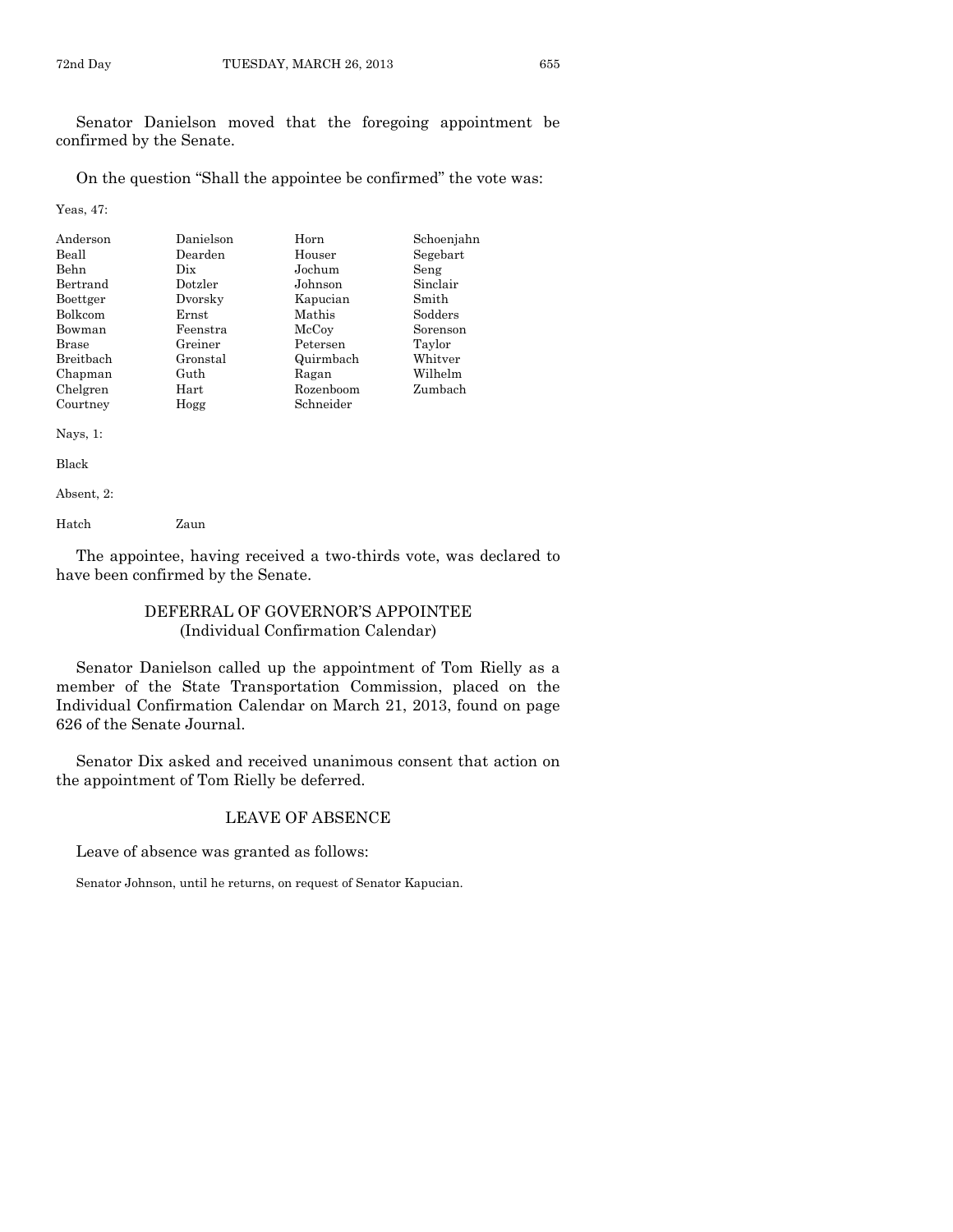# CONFIRMATION OF GOVERNOR'S APPOINTMENTS (Individual Confirmation Calendar)

Senator Gronstal called up the appointment of Timothy Orr as State of Iowa Adjutant General, placed on the Individual Confirmation Calendar on March 21, 2013, found on page 626 of the Senate Journal.

Senator Beall moved that the foregoing appointment be confirmed by the Senate.

On the question "Shall the appointee be confirmed" the vote was:

Yeas, 48:

| Anderson       | Courtney  | Hatch     | Schneider  |
|----------------|-----------|-----------|------------|
| Beall          | Danielson | Hogg      | Schoenjahn |
| <b>Behn</b>    | Dearden   | Horn      | Segebart   |
| Bertrand       | Dix       | Houser    | Seng       |
| <b>Black</b>   | Dotzler   | Jochum    | Sinclair   |
| Boettger       | Dvorsky   | Kapucian  | Smith      |
| <b>Bolkcom</b> | Ernst     | Mathis    | Sodders    |
| Bowman         | Feenstra  | McCoy     | Sorenson   |
| Brase          | Greiner   | Petersen  | Taylor     |
| Breitbach      | Gronstal  | Quirmbach | Whitver    |
| Chapman        | Guth      | Ragan     | Wilhelm    |
| Chelgren       | Hart      | Rozenboom | Zumbach    |

Nays, none.

The appointee, having received a two-thirds vote, was declared to have been confirmed by the Senate.

Senator Gronstal called up the appointment of Duane Magee as a member of the Executive Director of the Board of Educational Examiners, placed on the Individual Confirmation Calendar on February 13, 2013, found on page 266 of the Senate Journal.

Senator Schoenjahn moved that the foregoing appointment be confirmed by the Senate.

Absent, 2:

Johnson Zaun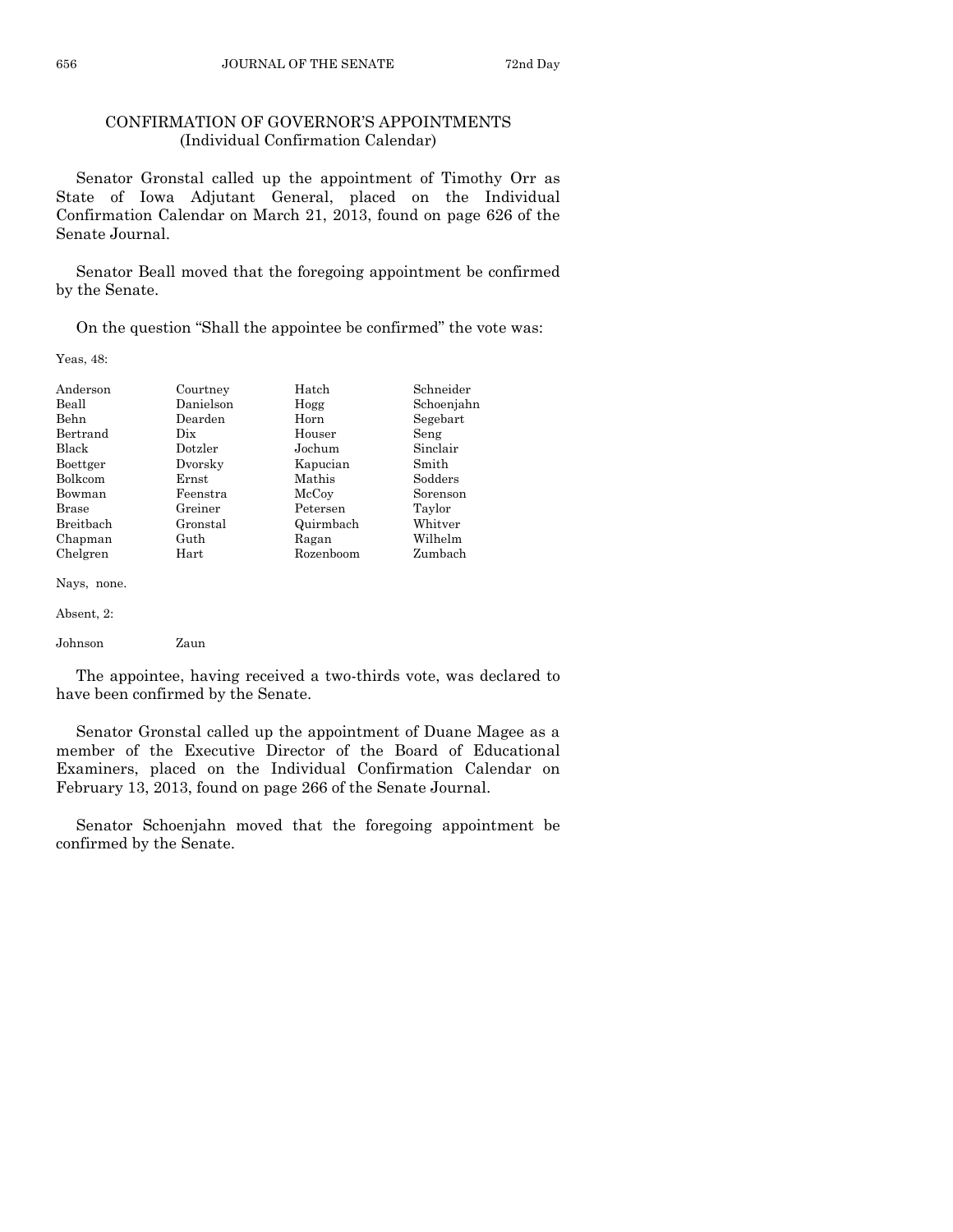#### On the question "Shall the appointee be confirmed" the vote was:

Yeas, 48:

| Anderson  | Courtney  | Hatch     | Schneider  |
|-----------|-----------|-----------|------------|
| Beall     | Danielson | Hogg      | Schoenjahn |
| Behn      | Dearden   | Horn      | Segebart   |
| Bertrand  | Dix       | Houser    | Seng       |
| Black     | Dotzler   | Jochum    | Sinclair   |
| Boettger  | Dvorsky   | Kapucian  | Smith      |
| Bolkcom   | Ernst     | Mathis    | Sodders    |
| Bowman    | Feenstra  | McCoy     | Sorenson   |
| Brase     | Greiner   | Petersen  | Taylor     |
| Breitbach | Gronstal  | Quirmbach | Whitver    |
| Chapman   | Guth      | Ragan     | Wilhelm    |
| Chelgren  | Hart      | Rozenboom | Zumbach    |

Nays, none.

| Absent, 2: |      |  |
|------------|------|--|
| Johnson    | Zaun |  |

The appointee, having received a two-thirds vote, was declared to have been confirmed by the Senate.

# CONSIDERATION OF BILL (Regular Calendar)

Senator Gronstal asked and received unanimous consent to take up for consideration [Senate File 423.](http://coolice.legis.state.ia.us/Cool-ICE/default.asp?Category=billinfo&Service=Billbook&frame=1&GA=85&hbill=SF423)

#### **[Senate File 423](http://coolice.legis.state.ia.us/Cool-ICE/default.asp?Category=billinfo&Service=Billbook&frame=1&GA=85&hbill=SF423)**

On motion of Senator Quirmbach, **[Senate File 423](http://coolice.legis.state.ia.us/Cool-ICE/default.asp?Category=billinfo&Service=Billbook&frame=1&GA=85&hbill=SF423)**, a bill for an act relating to and providing for education reform involving student, teacher, and administrator programs and activities under the purview of the department of education, the state board of education, college student aid commission, school districts and accredited nonpublic schools; establishing a fee; and including effective date and applicability provisions, was taken up for consideration.

[\(Senate File 423](http://coolice.legis.state.ia.us/Cool-ICE/default.asp?Category=billinfo&Service=Billbook&frame=1&GA=85&hbill=SF423) was deferred.)

The Senate stood at ease at 12:08 p.m. until the fall of the gavel for the purpose of a Republican party caucus.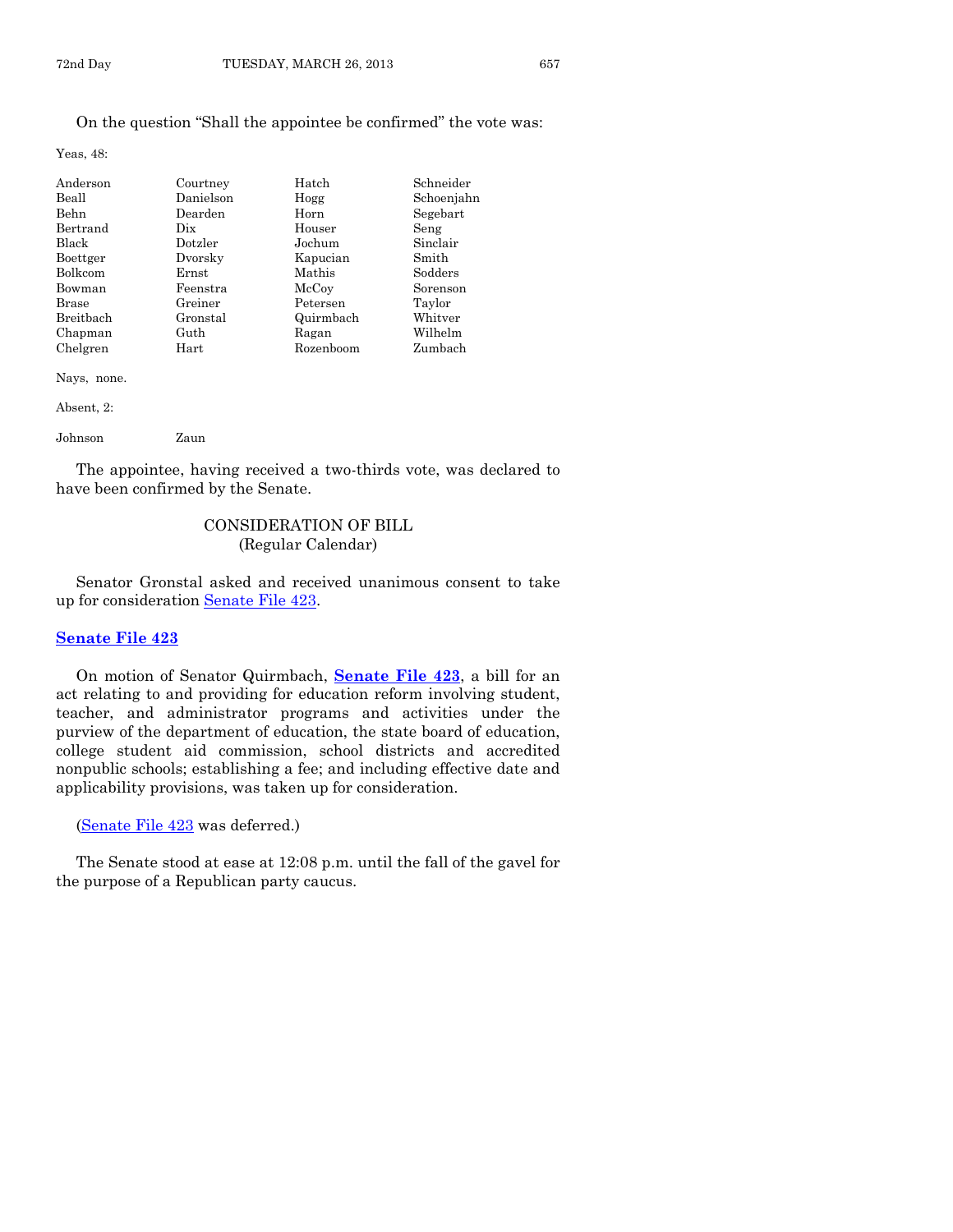The Senate resumed session at 2:18 p.m., President Jochum presiding.

The Senate resumed consideration of [Senate File 423,](http://coolice.legis.state.ia.us/Cool-ICE/default.asp?Category=billinfo&Service=Billbook&frame=1&GA=85&hbill=SF423) previously deferred.

Senator Gronstal asked and received unanimous consent that action on **[Senate File 423](http://coolice.legis.state.ia.us/Cool-ICE/default.asp?Category=billinfo&Service=Billbook&frame=1&GA=85&hbill=SF423)** be **deferred**.

#### RECESS

On motion of Senator Gronstal, the Senate recessed at 2:19 p.m. until the completion of a meeting of the committee on Appropriations.

#### RECONVENED

The Senate reconvened at 3:50 p.m., President Jochum presiding.

#### BUSINESS PENDING

#### **[Senate File 423](http://coolice.legis.state.ia.us/Cool-ICE/default.asp?Category=billinfo&Service=Billbook&frame=1&GA=85&hbill=SF423)**

The Senate resumed consideration of **[Senate File 423](http://coolice.legis.state.ia.us/Cool-ICE/default.asp?Category=billinfo&Service=Billbook&frame=1&GA=85&hbill=SF423)**, a bill for an act relating to and providing for education reform involving student, teacher, and administrator programs and activities under the purview of the department of education, the state board of education, college student aid commission, school districts and accredited nonpublic schools; establishing a fee; and including effective date and applicability provisions, previously deferred.

#### LEAVE OF ABSENCE

Leave of absence was granted as follows:

Senator Sorenson, until he returns, on request of Senator Dix.

Senator Dix asked and received unanimous consent to withdraw amendment S-[3068,](http://coolice.legis.state.ia.us/Cool-ICE/default.asp?Category=billinfo&Service=Billbook&frame=1&GA=85&hbill=S3068) filed by Senator Zaun from the floor, striking and replacing everything after the enacting clause and amending the title page of the bill.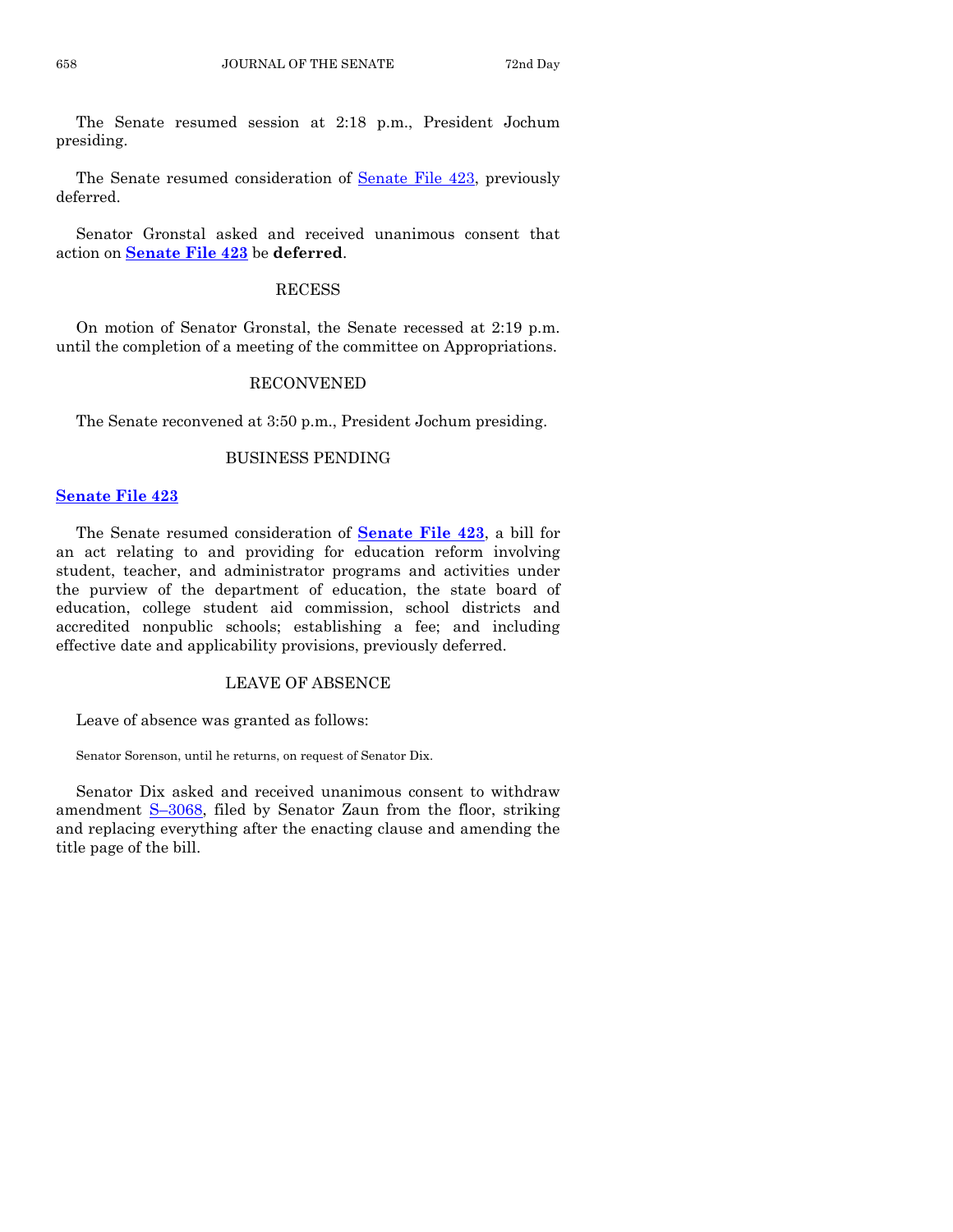Senator Quirmbach offered amendment S–[3072,](http://coolice.legis.state.ia.us/Cool-ICE/default.asp?Category=billinfo&Service=Billbook&frame=1&GA=85&hbill=S3072) filed by him from the floor to pages 1–3 of the bill, and moved its adoption.

A record roll call was requested.

On the question "Shall amendment  $S-3072$  $S-3072$  be adopted?" [\(S.F. 423\)](http://coolice.legis.state.ia.us/Cool-ICE/default.asp?Category=billinfo&Service=Billbook&frame=1&GA=85&hbill=SF423), the vote was:

Yeas, 30:

| Beall      | Dotzler  | Jochum              | Schneider  |
|------------|----------|---------------------|------------|
| Black      | Dvorsky  | Johnson             | Schoenjahn |
| Bolkcom    | Greiner  | Kapucian            | Seng       |
| Bowman     | Gronstal | Mathis              | Sodders    |
| Brase      | Hart     | $_{\mathrm{McCov}}$ | Taylor     |
| Courtney   | Hatch    | Petersen            | Wilhelm    |
| Danielson  | Hogg     | Quirmbach           |            |
| Dearden    | Horn     | Ragan               |            |
| Nays, 18:  |          |                     |            |
| Anderson   | Chapman  | Guth                | Smith      |
| Behn       | Chelgren | Houser              | Whitver    |
| Bertrand   | Dix      | Rozenboom           | Zumbach    |
| Boettger   | Ernst    | Segebart            |            |
| Breitbach  | Feenstra | Sinclair            |            |
| Absent, 2: |          |                     |            |
| Sorenson   | Zaun     |                     |            |

Amendment S-[3072](http://coolice.legis.state.ia.us/Cool-ICE/default.asp?Category=billinfo&Service=Billbook&frame=1&GA=85&hbill=S3072) was adopted.

Senator Quirmbach offered amendment S-[3066,](http://coolice.legis.state.ia.us/Cool-ICE/default.asp?Category=billinfo&Service=Billbook&frame=1&GA=85&hbill=S3066) filed by him on March 25, 2013, to pages 6–8, 11–14, 16–21, 23–35, and 38 of the bill.

Senator Quirmbach offered amendment S–[3069,](http://coolice.legis.state.ia.us/Cool-ICE/default.asp?Category=billinfo&Service=Billbook&frame=1&GA=85&hbill=S3069) filed by him from the floor to pages  $1-5$  and  $10-16$  of amendment  $S-3066$ .

Senator Quirmbach asked and received unanimous consent that action on amendment S-[3066](http://coolice.legis.state.ia.us/Cool-ICE/default.asp?Category=billinfo&Service=Billbook&frame=1&GA=85&hbill=S3066) and amendment S-[3069](http://coolice.legis.state.ia.us/Cool-ICE/default.asp?Category=billinfo&Service=Billbook&frame=1&GA=85&hbill=S3069) to amendment S–[3066](http://coolice.legis.state.ia.us/Cool-ICE/default.asp?Category=billinfo&Service=Billbook&frame=1&GA=85&hbill=S3066) be deferred.

Senator Quirmbach called up the following motion to reconsider filed by him from the floor and moved its adoption:

MADAM PRESIDENT: I move to reconsider the vote by which amendment S–[3072](http://coolice.legis.state.ia.us/Cool-ICE/default.asp?Category=billinfo&Service=Billbook&frame=1&GA=85&hbill=S3072) t[o Senate File 423](http://coolice.legis.state.ia.us/Cool-ICE/default.asp?Category=billinfo&Service=Billbook&frame=1&GA=85&hbill=SF423) was adopted by the Senate on March 26, 2013.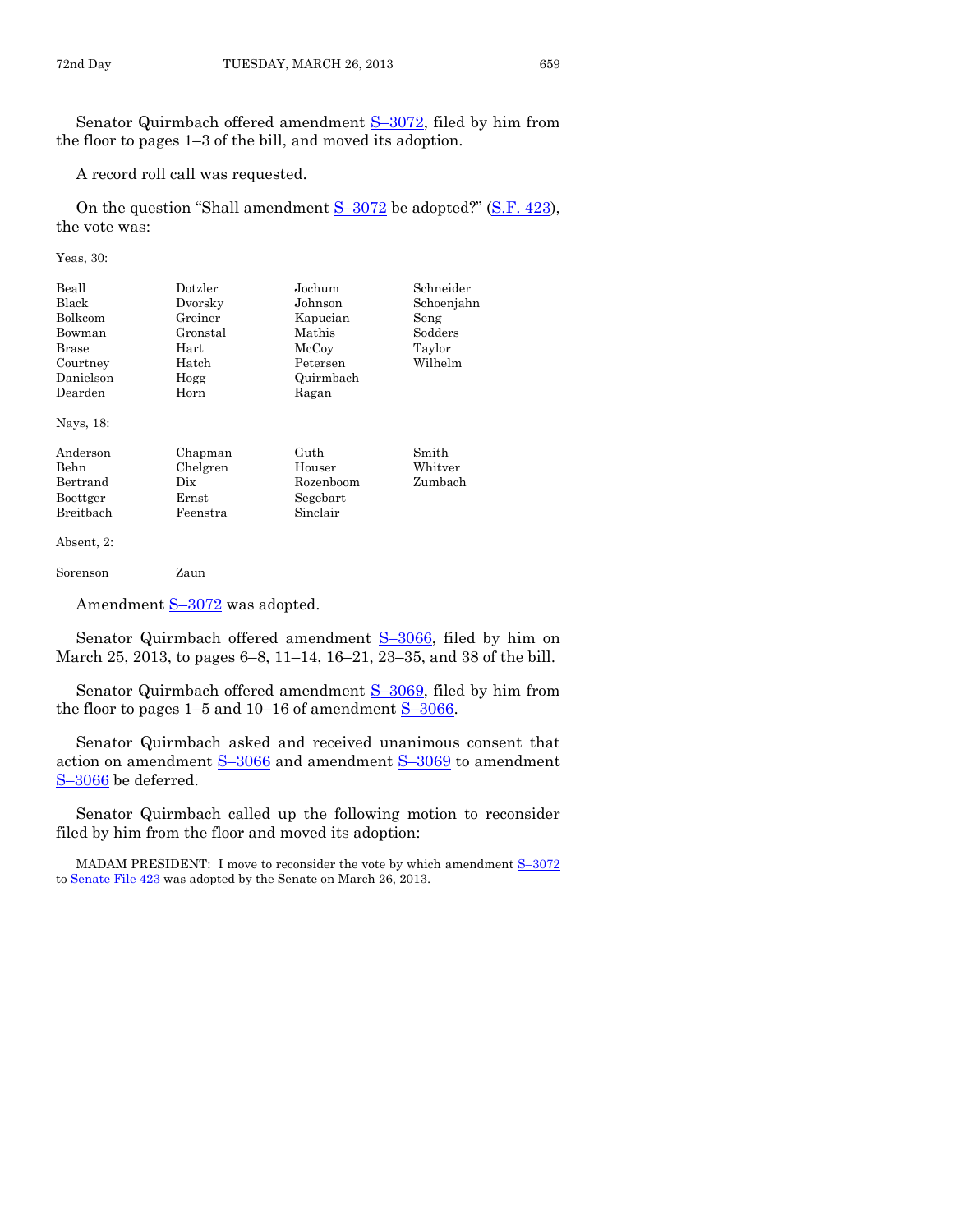The motion prevailed by a voice vote and amendment S–[3072,](http://coolice.legis.state.ia.us/Cool-ICE/default.asp?Category=billinfo&Service=Billbook&frame=1&GA=85&hbill=S3072) by Senator Quirmbach to pages 1–3 of the bill, was taken up for reconsideration.

(Amendment S–[3072](http://coolice.legis.state.ia.us/Cool-ICE/default.asp?Category=billinfo&Service=Billbook&frame=1&GA=85&hbill=S3072) was deferred.)

Senator Ernst offered amendment S–[3084,](http://coolice.legis.state.ia.us/Cool-ICE/default.asp?Category=billinfo&Service=Billbook&frame=1&GA=85&hbill=S3084) filed by her from the floor, striking and replacing everything after the enacting clause of the bill.

(Amendment S–[3084](http://coolice.legis.state.ia.us/Cool-ICE/default.asp?Category=billinfo&Service=Billbook&frame=1&GA=85&hbill=S3084) and [Senate File 423](http://coolice.legis.state.ia.us/Cool-ICE/default.asp?Category=billinfo&Service=Billbook&frame=1&GA=85&hbill=SF423) were deferred.)

The Senate stood at ease at 4:27 p.m. until the fall of the gavel for the purpose of a Democratic party caucus.

The Senate resumed session at 5:24 p.m., President Jochum presiding.

The Senate resumed consideration of [Senate File 423](http://coolice.legis.state.ia.us/Cool-ICE/default.asp?Category=billinfo&Service=Billbook&frame=1&GA=85&hbill=SF423) and amendment S-[3084,](http://coolice.legis.state.ia.us/Cool-ICE/default.asp?Category=billinfo&Service=Billbook&frame=1&GA=85&hbill=S3084) previously deferred.

Senator Ernst moved the adoption of amendment S-[3084.](http://coolice.legis.state.ia.us/Cool-ICE/default.asp?Category=billinfo&Service=Billbook&frame=1&GA=85&hbill=S3084)

A record roll call was requested.

On the question "Shall amendment  $S-3084$  $S-3084$  be adopted?" [\(S.F. 423\)](http://coolice.legis.state.ia.us/Cool-ICE/default.asp?Category=billinfo&Service=Billbook&frame=1&GA=85&hbill=SF423), the vote was:

Yeas, 22:

| Anderson<br>Behn<br>Bertrand<br>Boettger<br>Breitbach<br>Chapman | Chelgren<br>Dix<br>Ernst<br>Feenstra<br>Greiner<br>Guth | Houser<br>Johnson<br>Kapucian<br>Rozenboom<br>Schneider<br>Segebart | Sinclair<br>Smith<br>Whitver<br>Zumbach |
|------------------------------------------------------------------|---------------------------------------------------------|---------------------------------------------------------------------|-----------------------------------------|
| Nays, 26:                                                        |                                                         |                                                                     |                                         |
| Beall                                                            | Dearden                                                 | Horn                                                                | Schoenjahn                              |
| Black                                                            | Dotzler                                                 | Jochum                                                              | Seng                                    |
| Bolkcom                                                          | Dvorsky                                                 | Mathis                                                              | Sodders                                 |
| Bowman                                                           | Gronstal                                                | McCoy                                                               | Taylor                                  |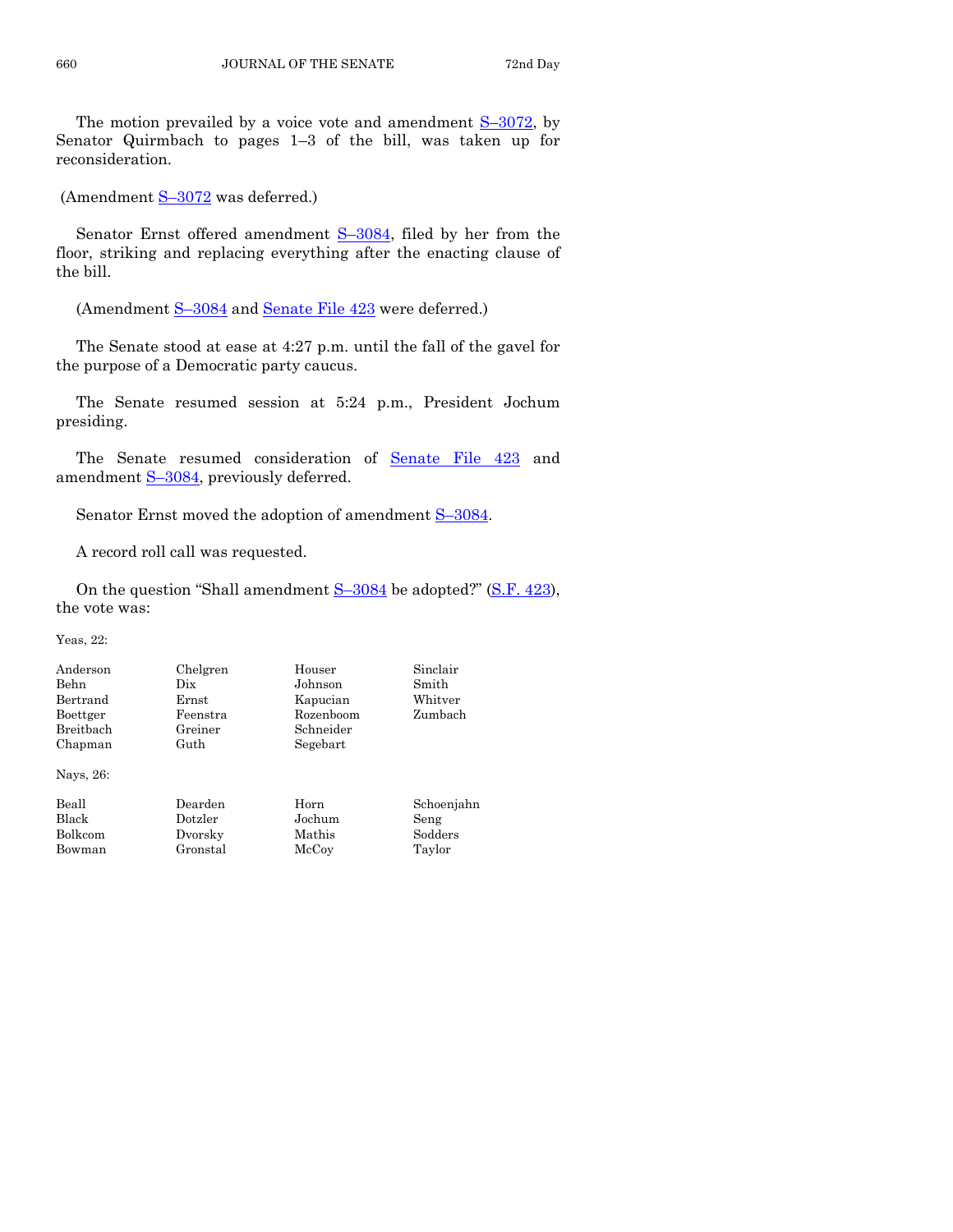Brase Hart Petersen Wilhelm Courtney Hatch Quirmbach Danielson Hogg Ragan

Absent, 2:

Sorenson Zaun

Amendment S–[3084](http://coolice.legis.state.ia.us/Cool-ICE/default.asp?Category=billinfo&Service=Billbook&frame=1&GA=85&hbill=S3084) lost.

The Senate resumed consideration of amendment S–[3072,](http://coolice.legis.state.ia.us/Cool-ICE/default.asp?Category=billinfo&Service=Billbook&frame=1&GA=85&hbill=S3072) previously deferred.

Senator Quirmbach moved the adoption of amendment S–[3072.](http://coolice.legis.state.ia.us/Cool-ICE/default.asp?Category=billinfo&Service=Billbook&frame=1&GA=85&hbill=S3072)

Amendment  $S-3072$  $S-3072$  was adopted by a voice vote.

The Senate resumed consideration of amendment S-[3069](http://coolice.legis.state.ia.us/Cool-ICE/default.asp?Category=billinfo&Service=Billbook&frame=1&GA=85&hbill=S3069) to amendment S-[3066,](http://coolice.legis.state.ia.us/Cool-ICE/default.asp?Category=billinfo&Service=Billbook&frame=1&GA=85&hbill=S3066) previously deferred.

Senator Quirmbach moved the adoption of amendment  $S-3069$  $S-3069$  to amendment S–[3066.](http://coolice.legis.state.ia.us/Cool-ICE/default.asp?Category=billinfo&Service=Billbook&frame=1&GA=85&hbill=S3066)

Amendment S-[3069](http://coolice.legis.state.ia.us/Cool-ICE/default.asp?Category=billinfo&Service=Billbook&frame=1&GA=85&hbill=S3069) to amendment S-[3066](http://coolice.legis.state.ia.us/Cool-ICE/default.asp?Category=billinfo&Service=Billbook&frame=1&GA=85&hbill=S3066) was adopted by a voice vote.

With the adoption of amendment S–[3069](http://coolice.legis.state.ia.us/Cool-ICE/default.asp?Category=billinfo&Service=Billbook&frame=1&GA=85&hbill=S3069) to amendment S–[3066,](http://coolice.legis.state.ia.us/Cool-ICE/default.asp?Category=billinfo&Service=Billbook&frame=1&GA=85&hbill=S3066) the Chair ruled amendment S-[3081,](http://coolice.legis.state.ia.us/Cool-ICE/default.asp?Category=billinfo&Service=Billbook&frame=1&GA=85&hbill=S3081) filed by Senators Boettger and Sinclair from the floor, to pages 1–2, 9–12, and 16 of the bill, out of order.

Senator Feenstra offered amendment S–[3079,](http://coolice.legis.state.ia.us/Cool-ICE/default.asp?Category=billinfo&Service=Billbook&frame=1&GA=85&hbill=S3079) filed by him from the floor to page 5 amendment  $S-3066$ , and moved its adoption.

A record roll call was requested.

On the question "Shall amendment  $S-3079$  $S-3079$  to amendment  $S-3066$  $S-3066$ be adopted?"  $(S.F. 423)$ , the vote was:

Yeas, 22:

Behn Dix Johnson Smith Bertrand Ernst Kapucian

Anderson Chelgren Houser Sinclair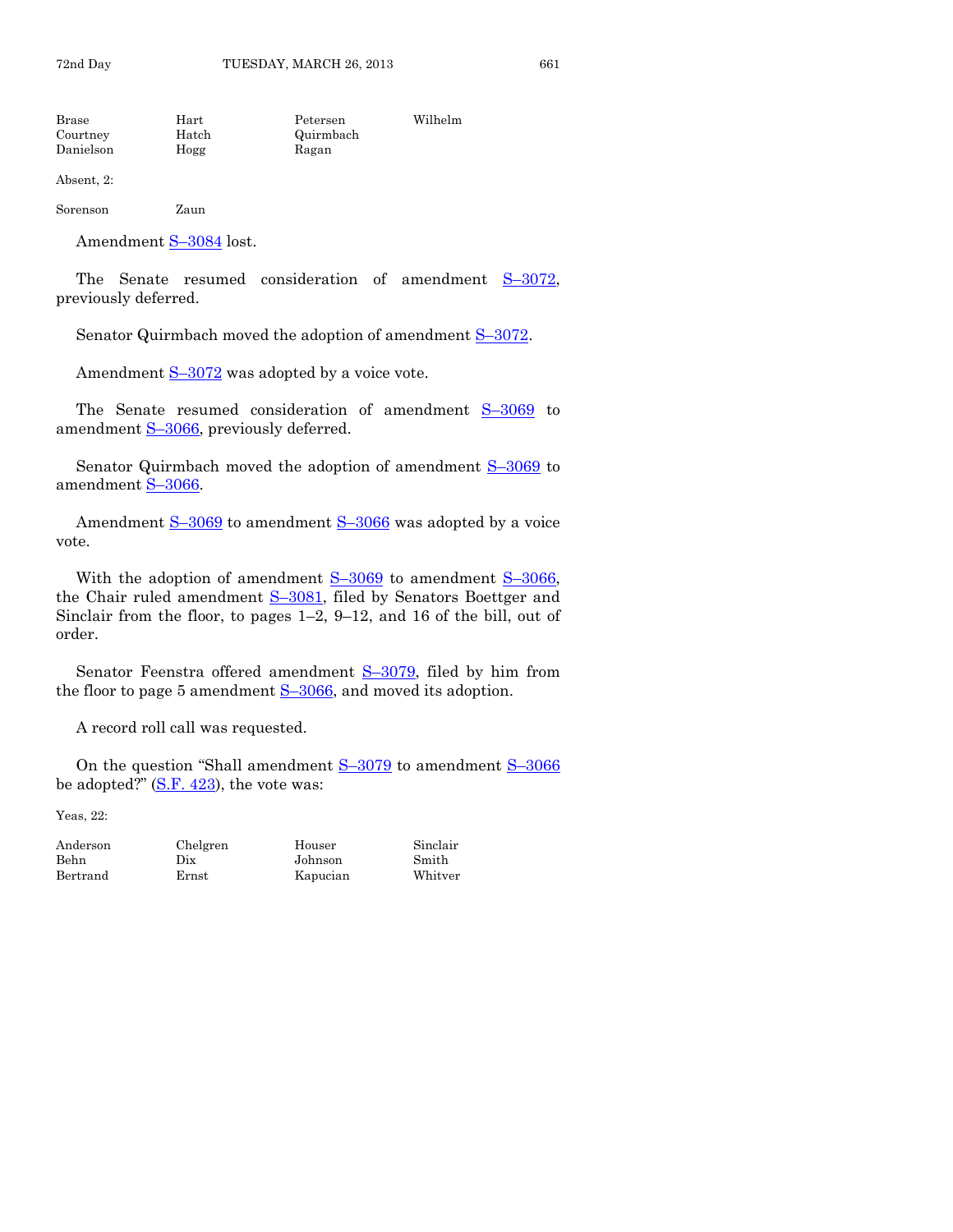| Boettger   | Feenstra | Rozenboom | Zumbach    |
|------------|----------|-----------|------------|
| Breitbach  | Greiner  | Schneider |            |
| Chapman    | Guth     | Segebart  |            |
| Nays, 26:  |          |           |            |
| Beall      | Dearden  | Horn      | Schoenjahn |
| Black      | Dotzler  | Jochum    | Seng       |
| Bolkcom    | Dvorsky  | Mathis    | Sodders    |
| Bowman     | Gronstal | McCoy     | Taylor     |
| Brase      | Hart     | Petersen  | Wilhelm    |
| Courtney   | Hatch    | Quirmbach |            |
| Danielson  | Hogg     | Ragan     |            |
| Absent. 2: |          |           |            |

Sorenson Zaun

Amendment S-[3079](http://coolice.legis.state.ia.us/Cool-ICE/default.asp?Category=billinfo&Service=Billbook&frame=1&GA=85&hbill=S3079) to amendment S-[3066](http://coolice.legis.state.ia.us/Cool-ICE/default.asp?Category=billinfo&Service=Billbook&frame=1&GA=85&hbill=S3066) lost.

The Senate resumed consideration of amendment S-[3066.](http://coolice.legis.state.ia.us/Cool-ICE/default.asp?Category=billinfo&Service=Billbook&frame=1&GA=85&hbill=S3066)

Senator Quirmbach moved the adoption of amendment  $S-3066$ , as amended.

Amendment S-[3066,](http://coolice.legis.state.ia.us/Cool-ICE/default.asp?Category=billinfo&Service=Billbook&frame=1&GA=85&hbill=S3066) as amended, was adopted by a voice vote.

Senator Chelgren offered amendment S-[3083,](http://coolice.legis.state.ia.us/Cool-ICE/default.asp?Category=billinfo&Service=Billbook&frame=1&GA=85&hbill=S3083) filed by him from the floor to page 35 of the bill.

Senator Quirmbach raised the point of order that amendment S–[3083](http://coolice.legis.state.ia.us/Cool-ICE/default.asp?Category=billinfo&Service=Billbook&frame=1&GA=85&hbill=S3083) was not germane to the bill.

The Chair ruled the point well-taken and amendment  $S-3083$  $S-3083$  out of order.

Senator Chelgren offered amendment S-[3073,](http://coolice.legis.state.ia.us/Cool-ICE/default.asp?Category=billinfo&Service=Billbook&frame=1&GA=85&hbill=S3073) filed by Senator Sorenson, et al., from the floor to page 41 of the bill.

Senator Quirmbach raised the point of order that amendment  $S$ –[3073](http://coolice.legis.state.ia.us/Cool-ICE/default.asp?Category=billinfo&Service=Billbook&frame=1&GA=85&hbill=S3073) was not germane to the bill.

The Chair ruled the point well-taken and amendment  $S-3073$  $S-3073$  out of order.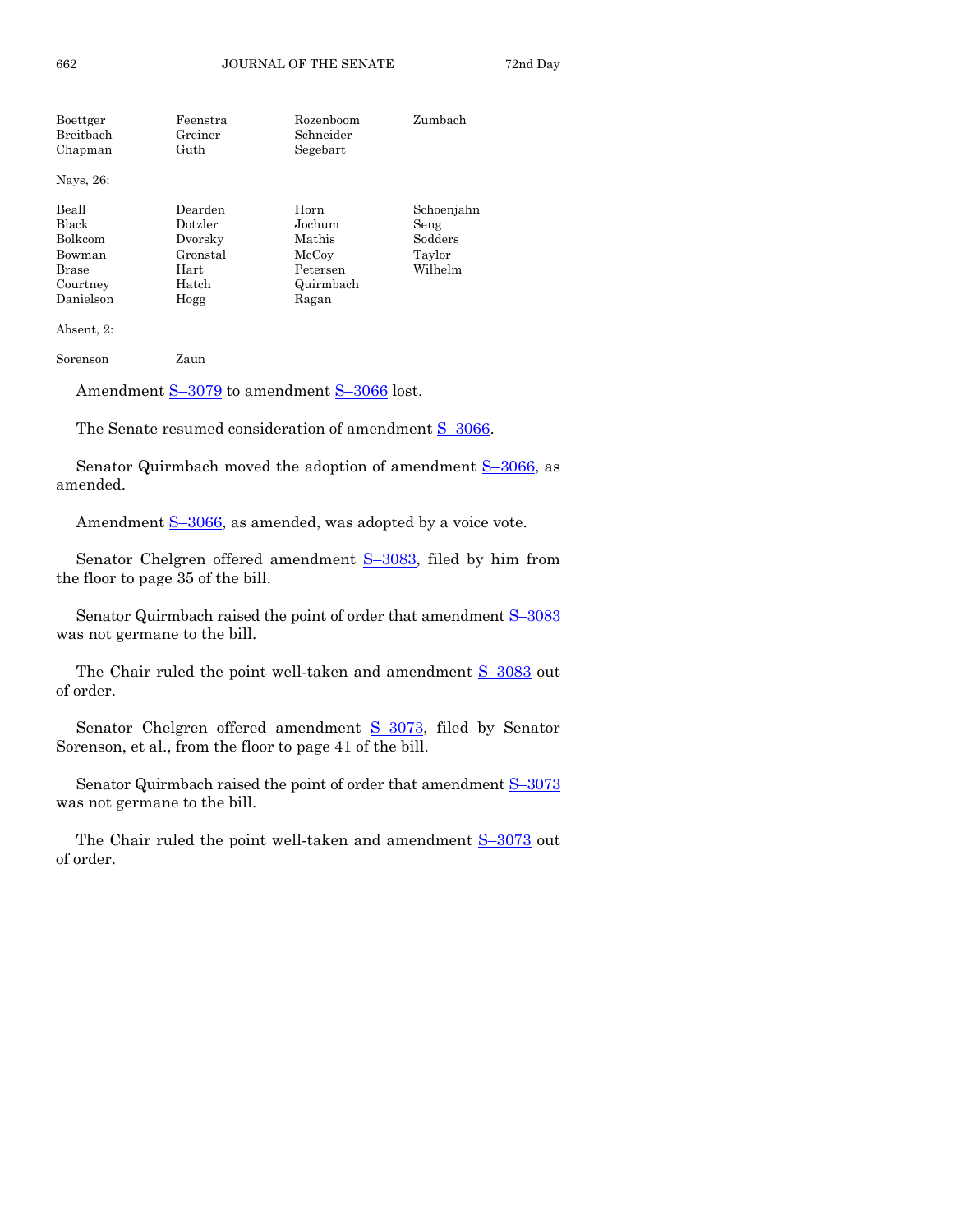Senator Feenstra offered amendment S–[3077,](http://coolice.legis.state.ia.us/Cool-ICE/default.asp?Category=billinfo&Service=Billbook&frame=1&GA=85&hbill=S3077) filed by Senator Feenstra, et al., from the floor to pages 42, 44, and 45 and amending the title page of the bill.

Senator Dvorsky raised the point of order that amendment  $S$ -[3077](http://coolice.legis.state.ia.us/Cool-ICE/default.asp?Category=billinfo&Service=Billbook&frame=1&GA=85&hbill=S3077) was not germane to the bill.

The Chair ruled the point well-taken and amendment  $S-3077$  $S-3077$  out of order.

Senator Ernst offered amendment S-[3071,](http://coolice.legis.state.ia.us/Cool-ICE/default.asp?Category=billinfo&Service=Billbook&frame=1&GA=85&hbill=S3071) filed by her from the floor to page 46 of the bill, and moved its adoption.

Amendment  $S-3071$  $S-3071$  was adopted by a voice vote.

Senator Chapman offered amendment S-[3074,](http://coolice.legis.state.ia.us/Cool-ICE/default.asp?Category=billinfo&Service=Billbook&frame=1&GA=85&hbill=S3074) filed by Senator Chapman, et al., from the floor to page 46 of the bill.

Senator Quirmbach raised the point of order that amendment S–[3074](http://coolice.legis.state.ia.us/Cool-ICE/default.asp?Category=billinfo&Service=Billbook&frame=1&GA=85&hbill=S3074) was not germane to the bill.

The Chair ruled the point well-taken and amendment  $S-3074$  $S-3074$  out of order.

Senator Boettger offered amendment S-[3075,](http://coolice.legis.state.ia.us/Cool-ICE/default.asp?Category=billinfo&Service=Billbook&frame=1&GA=85&hbill=S3075) filed by Senator Boettger, et al., from the floor to page 46 of the bill.

Senator Quirmbach raised the point of order that amendment  $S$ –[3075](http://coolice.legis.state.ia.us/Cool-ICE/default.asp?Category=billinfo&Service=Billbook&frame=1&GA=85&hbill=S3075) was not germane to the bill.

The Chair ruled the point well-taken and amendment  $S-3075$  $S-3075$  out of order.

Senator Behn offered amendment S–[3076,](http://coolice.legis.state.ia.us/Cool-ICE/default.asp?Category=billinfo&Service=Billbook&frame=1&GA=85&hbill=S3076) filed by Senator Behn, et al., from the floor to pages 46 and amending the title page of the bill.

Senator Quirmbach raised the point of order that amendment S–[3076](http://coolice.legis.state.ia.us/Cool-ICE/default.asp?Category=billinfo&Service=Billbook&frame=1&GA=85&hbill=S3076) was not germane to the bill.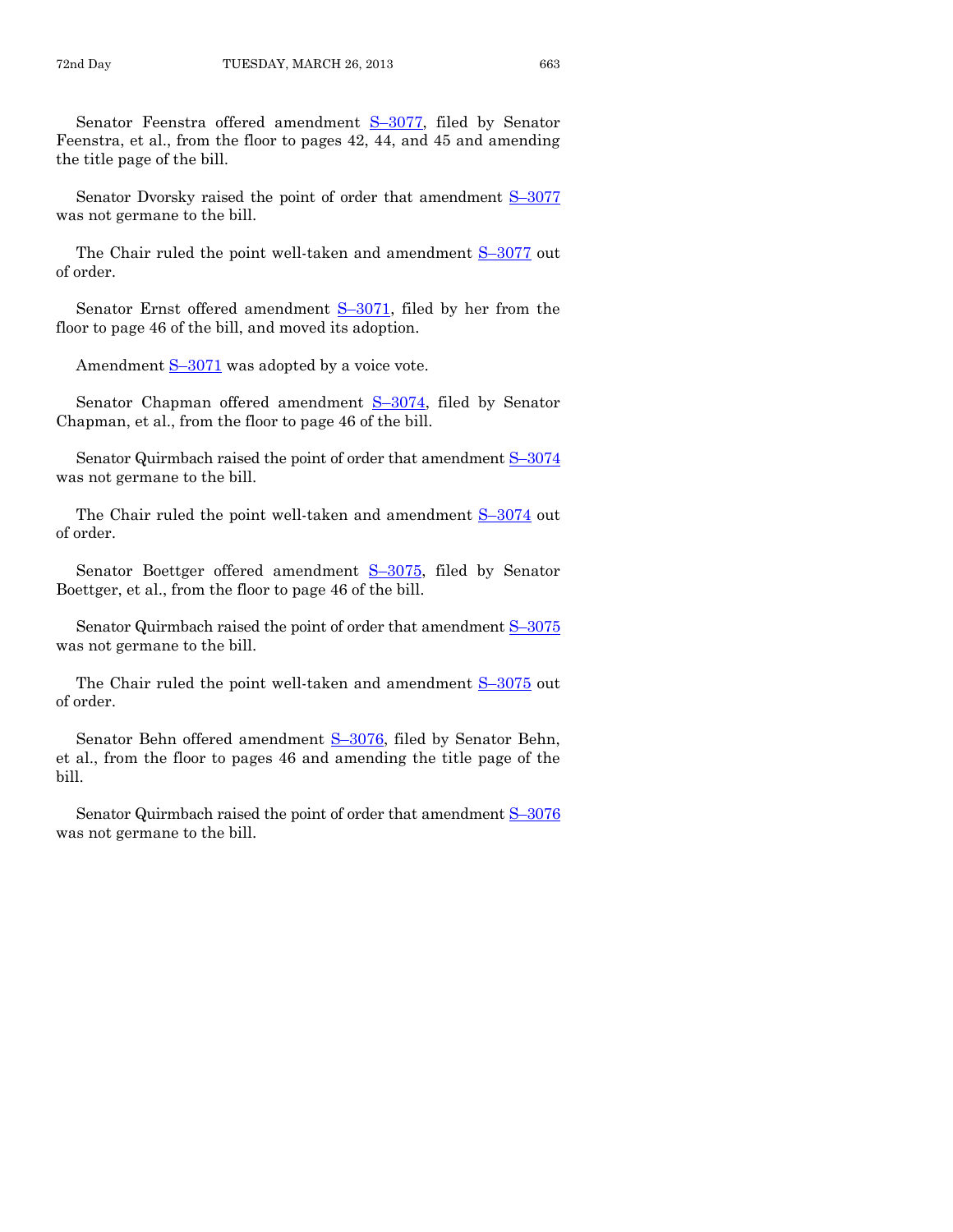The Chair ruled the point well-taken and amendment  $S-3076$  $S-3076$  out of order.

Senator Sinclair offered amendment S-[3078,](http://coolice.legis.state.ia.us/Cool-ICE/default.asp?Category=billinfo&Service=Billbook&frame=1&GA=85&hbill=S3078) filed by Senator Sinclair, et al., from the floor to pages 46 of the bill.

Senator Dvorsky raised the point of order that amendment  $S-3078$  $S-3078$ was not germane to the bill.

The Chair ruled the point well-taken and amendment S-[3078](http://coolice.legis.state.ia.us/Cool-ICE/default.asp?Category=billinfo&Service=Billbook&frame=1&GA=85&hbill=S3078) out of order.

Senator Anderson offered amendment S-[3080,](http://coolice.legis.state.ia.us/Cool-ICE/default.asp?Category=billinfo&Service=Billbook&frame=1&GA=85&hbill=S3080) filed by Senator Anderson, et al., from the floor to page 46 of the bill, and moved its adoption.

A record roll call was requested.

On the question "Shall amendment  $S-3080$  $S-3080$  be adopted?" [\(S.F. 423\)](http://coolice.legis.state.ia.us/Cool-ICE/default.asp?Category=billinfo&Service=Billbook&frame=1&GA=85&hbill=SF423), the vote was:

Yeas, 22:

| Anderson<br>Behn<br>Bertrand<br>Boettger<br>Breitbach<br>Chapman      | Chelgren<br>Dix<br>$\rm Ernst$<br>Feenstra<br>Greiner<br>Guth      | Houser<br>Johnson<br>Kapucian<br>Rozenboom<br>Schneider<br>Segebart | Sinclair<br>Smith<br>Whitver<br>Zumbach            |
|-----------------------------------------------------------------------|--------------------------------------------------------------------|---------------------------------------------------------------------|----------------------------------------------------|
| Nays, 26:                                                             |                                                                    |                                                                     |                                                    |
| Beall<br>Black<br>Bolkcom<br>Bowman<br>Brase<br>Courtney<br>Danielson | Dearden<br>Dotzler<br>Dvorsky<br>Gronstal<br>Hart<br>Hatch<br>Hogg | Horn<br>Jochum<br>Mathis<br>McCoy<br>Petersen<br>Quirmbach<br>Ragan | Schoenjahn<br>Seng<br>Sodders<br>Taylor<br>Wilhelm |
| Absent, 2:                                                            |                                                                    |                                                                     |                                                    |
| Sorenson                                                              | Zaun                                                               |                                                                     |                                                    |

Amendment S-[3080](http://coolice.legis.state.ia.us/Cool-ICE/default.asp?Category=billinfo&Service=Billbook&frame=1&GA=85&hbill=S3080) lost.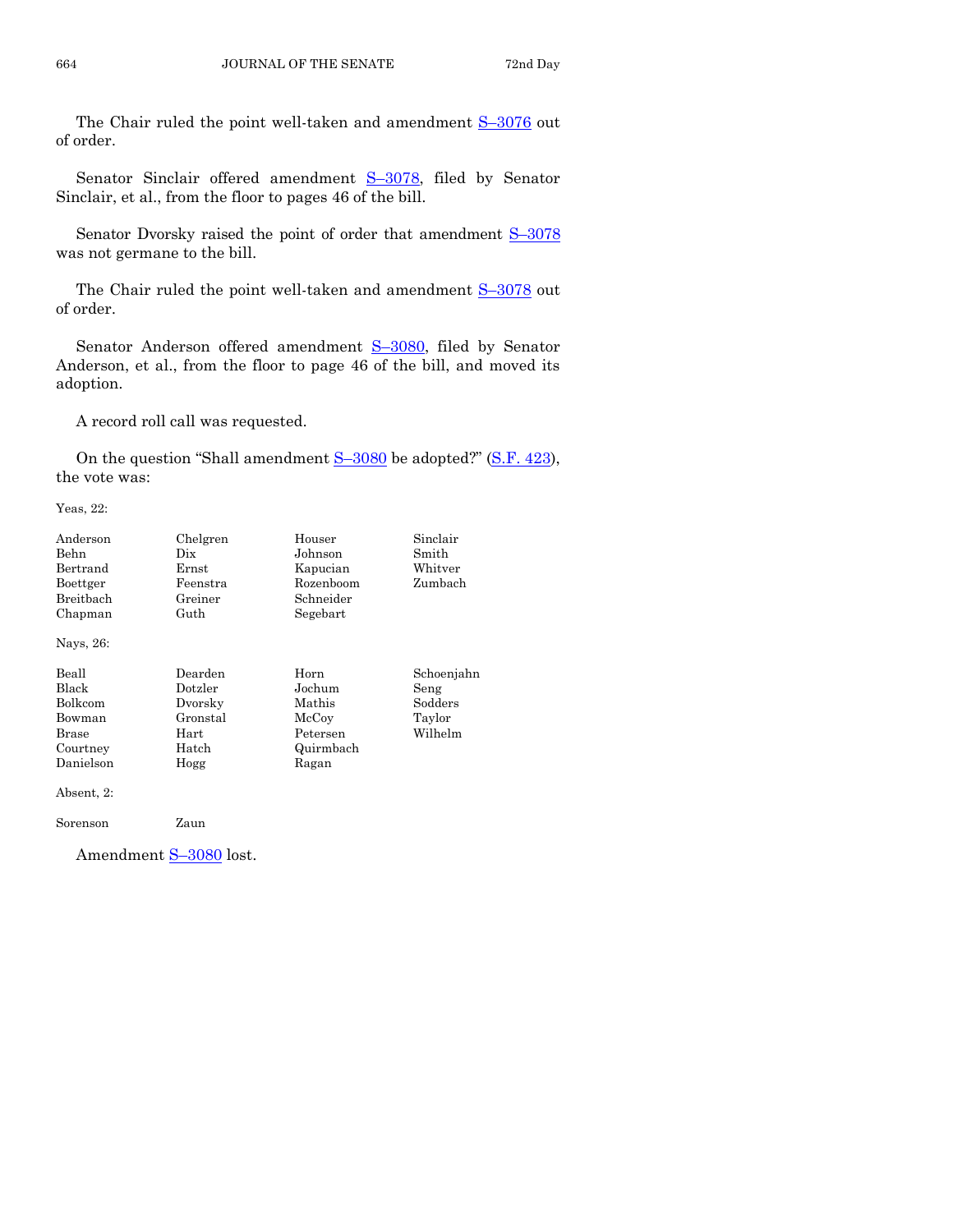Senator Sinclair offered amendment S–[3082,](http://coolice.legis.state.ia.us/Cool-ICE/default.asp?Category=billinfo&Service=Billbook&frame=1&GA=85&hbill=S3082) filed by her from the floor to page 46 of the bill.

Senator Quirmbach raised the point of order that amendment S-[3082](http://coolice.legis.state.ia.us/Cool-ICE/default.asp?Category=billinfo&Service=Billbook&frame=1&GA=85&hbill=S3082) was not germane to the bill.

The Chair ruled the point not well-taken and amendment  $S-3082$  $S-3082$ in order.

Senator Sinclair moved the adoption of amendment  $S-3082$ .

A record roll call was requested.

On the question "Shall amendment  $S-3082$  $S-3082$  be adopted?" [\(S.F. 423\)](http://coolice.legis.state.ia.us/Cool-ICE/default.asp?Category=billinfo&Service=Billbook&frame=1&GA=85&hbill=SF423), the vote was:

Yeas, 22:

| Anderson<br>Behn<br>Bertrand<br>Boettger<br>Breithach<br>Chapman             | Chelgren<br>Dix<br>Ernst<br>Feenstra<br>Greiner<br>Guth            | Houser<br>Johnson<br>Kapucian<br>Rozenboom<br>Schneider<br>Segebart | Sinclair<br>Smith<br>Whitver<br>Zumbach            |
|------------------------------------------------------------------------------|--------------------------------------------------------------------|---------------------------------------------------------------------|----------------------------------------------------|
| Nays, 26:                                                                    |                                                                    |                                                                     |                                                    |
| Beall<br>Black<br><b>Bolkcom</b><br>Bowman<br>Brase<br>Courtney<br>Danielson | Dearden<br>Dotzler<br>Dvorsky<br>Gronstal<br>Hart<br>Hatch<br>Hogg | Horn<br>Jochum<br>Mathis<br>McCoy<br>Petersen<br>Quirmbach<br>Ragan | Schoenjahn<br>Seng<br>Sodders<br>Taylor<br>Wilhelm |
| Absent, 2:                                                                   |                                                                    |                                                                     |                                                    |

Sorenson Zaun

Amendment S-[3082](http://coolice.legis.state.ia.us/Cool-ICE/default.asp?Category=billinfo&Service=Billbook&frame=1&GA=85&hbill=S3082) lost.

Senator Guth offered amendment S–[3088,](http://coolice.legis.state.ia.us/Cool-ICE/default.asp?Category=billinfo&Service=Billbook&frame=1&GA=85&hbill=S3088) filed by him from the floor to page 46 and amending the title page of the bill.

Senator Quirmbach raised the point of order that amendment S-[3088](http://coolice.legis.state.ia.us/Cool-ICE/default.asp?Category=billinfo&Service=Billbook&frame=1&GA=85&hbill=S3088) was not germane to the bill.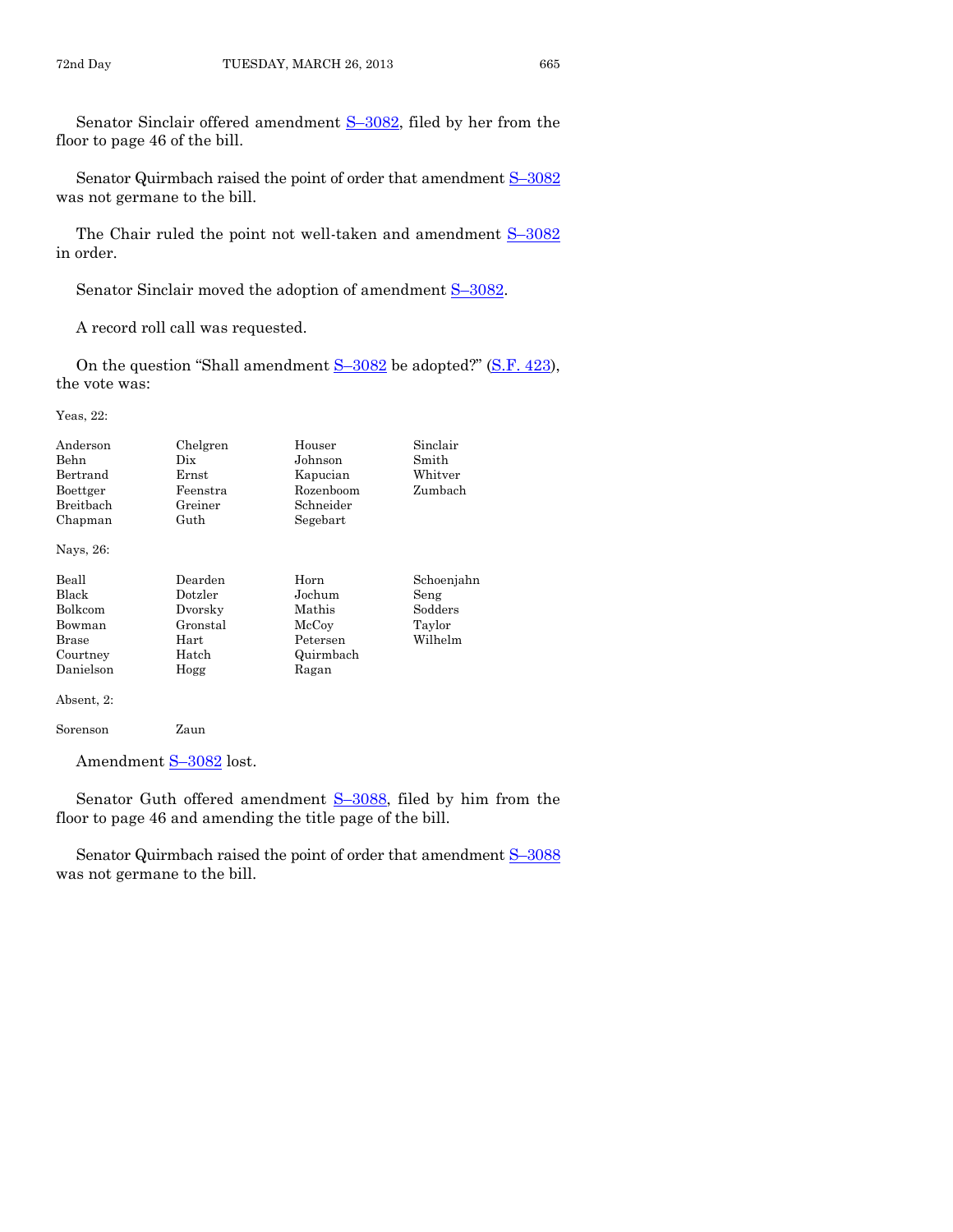The Chair ruled the point well-taken and amendment S-[3088](http://coolice.legis.state.ia.us/Cool-ICE/default.asp?Category=billinfo&Service=Billbook&frame=1&GA=85&hbill=S3088) out of order.

The Senate stood at ease at 7:18 p.m. until the fall of the gavel for the purpose of a Republican party caucus.

The Senate resumed session at 7:27 p.m., President Jochum presiding.

Senator Quirmbach moved that the bill be read the last time now and placed upon its passage, which motion prevailed by a voice vote, and the bill was read the last time.

On the question "Shall the bill pass?"  $(S.F. 423)$ , the vote was:

Yeas, 26:

| Beall<br><b>Black</b><br><b>Bolkcom</b><br>Bowman<br>Brase<br>Courtney<br>Danielson<br>Nays, 23: | Dearden<br>Dotzler<br>Dvorsky<br>Gronstal<br>Hart<br>Hatch<br>Hogg | Horn<br>Jochum<br>Mathis<br>McCoy<br>Petersen<br>Quirmbach<br>Ragan | Schoenjahn<br>Seng<br>Sodders<br>Taylor<br>Wilhelm |
|--------------------------------------------------------------------------------------------------|--------------------------------------------------------------------|---------------------------------------------------------------------|----------------------------------------------------|
| Anderson<br>Behn<br>Bertrand<br>Boettger<br><b>Breithach</b><br>Chapman                          | Chelgren<br>Dix<br>Ernst<br>Feenstra<br>Greiner<br>Guth            | Houser<br>Johnson<br>Kapucian<br>Rozenboom<br>Schneider<br>Segebart | Sinclair<br>Smith<br>Whitver<br>Zaun<br>Zumbach    |

Absent, 1:

Sorenson

The bill, having received a constitutional majority, was declared to have passed the Senate and the title was agreed to.

### IMMEDIATELY MESSAGED

Senator Gronstal asked and received unanimous consent that **[Senate File 423](http://coolice.legis.state.ia.us/Cool-ICE/default.asp?Category=billinfo&Service=Billbook&frame=1&GA=85&hbill=SF423)** be **immediately messaged** to the House.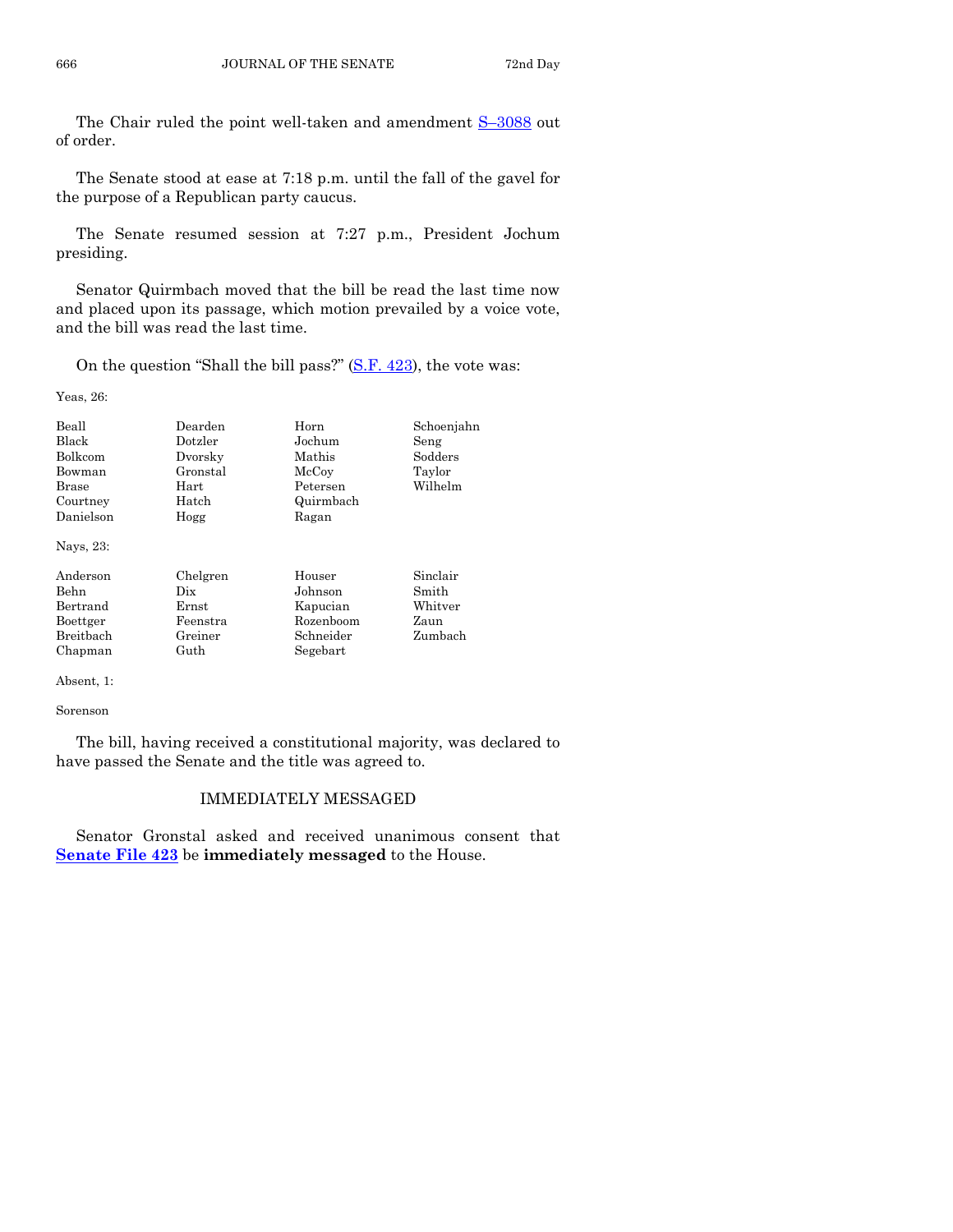# HOUSE MESSAGES RECEIVED AND CONSIDERED

The following messages were received from the Chief Clerk of the House:

MADAM PRESIDENT: I am directed to inform your honorable body that the House has on March 26, 2013, **amended and passed** the following bills in which the concurrence of the Senate is asked:

**[Senate File 288](http://coolice.legis.state.ia.us/Cool-ICE/default.asp?Category=billinfo&Service=Billbook&frame=1&GA=85&hbill=SF288)**, a bill for an act relating to the placement of a juvenile on youthful offender status and the prosecution of a juvenile in juvenile or district court, and access to child abuse records by a juvenile court intake officer. (S–[3086\)](http://coolice.legis.state.ia.us/Cool-ICE/default.asp?Category=billinfo&Service=Billbook&frame=1&GA=85&hbill=S3086)

**[Senate File 202](http://coolice.legis.state.ia.us/Cool-ICE/default.asp?Category=billinfo&Service=Billbook&frame=1&GA=85&hbill=SF202)**, a bill for an act relating to programs and services under the purview of the department of public health.  $(S-3085)$  $(S-3085)$ 

ALSO: That the House has on March 26, 2013, **passed** the following bills in which the concurrence of the Senate is asked:

**[House File 471](http://coolice.legis.state.ia.us/Cool-ICE/default.asp?Category=billinfo&Service=Billbook&frame=1&GA=85&hbill=HF471)**, a bill for an act relating to the payment of reasonable attorney fees in juvenile court or appellate proceedings relating to a termination of parental rights petition.

Read first time and referred to committee on **Judiciary**.

**[House File 484](http://coolice.legis.state.ia.us/Cool-ICE/default.asp?Category=billinfo&Service=Billbook&frame=1&GA=85&hbill=HF484)**, a bill for an act relating to boiler inspections and including effective date provisions.

Read first time and referred to committee on **Commerce**.

**[House File 544](http://coolice.legis.state.ia.us/Cool-ICE/default.asp?Category=billinfo&Service=Billbook&frame=1&GA=85&hbill=HF544)**, a bill for an act relating to the Iowa veterans home and providing for the consideration of contributions to support as repayment receipts.

Read first time and attached to **companion [Senate File 301](http://coolice.legis.state.ia.us/Cool-ICE/default.asp?Category=billinfo&Service=Billbook&frame=1&GA=85&hbill=SF301)**.

**[House File 454](http://coolice.legis.state.ia.us/Cool-ICE/default.asp?Category=billinfo&Service=Billbook&frame=1&GA=85&hbill=HF454)**, a bill for an act relating to education by modifying the duties and operations of the department of education, community colleges, the school budget review committee, and local school boards, and eliminating a reporting requirement relating to vocational education funds.

Read first time and referred to committee on **Education**.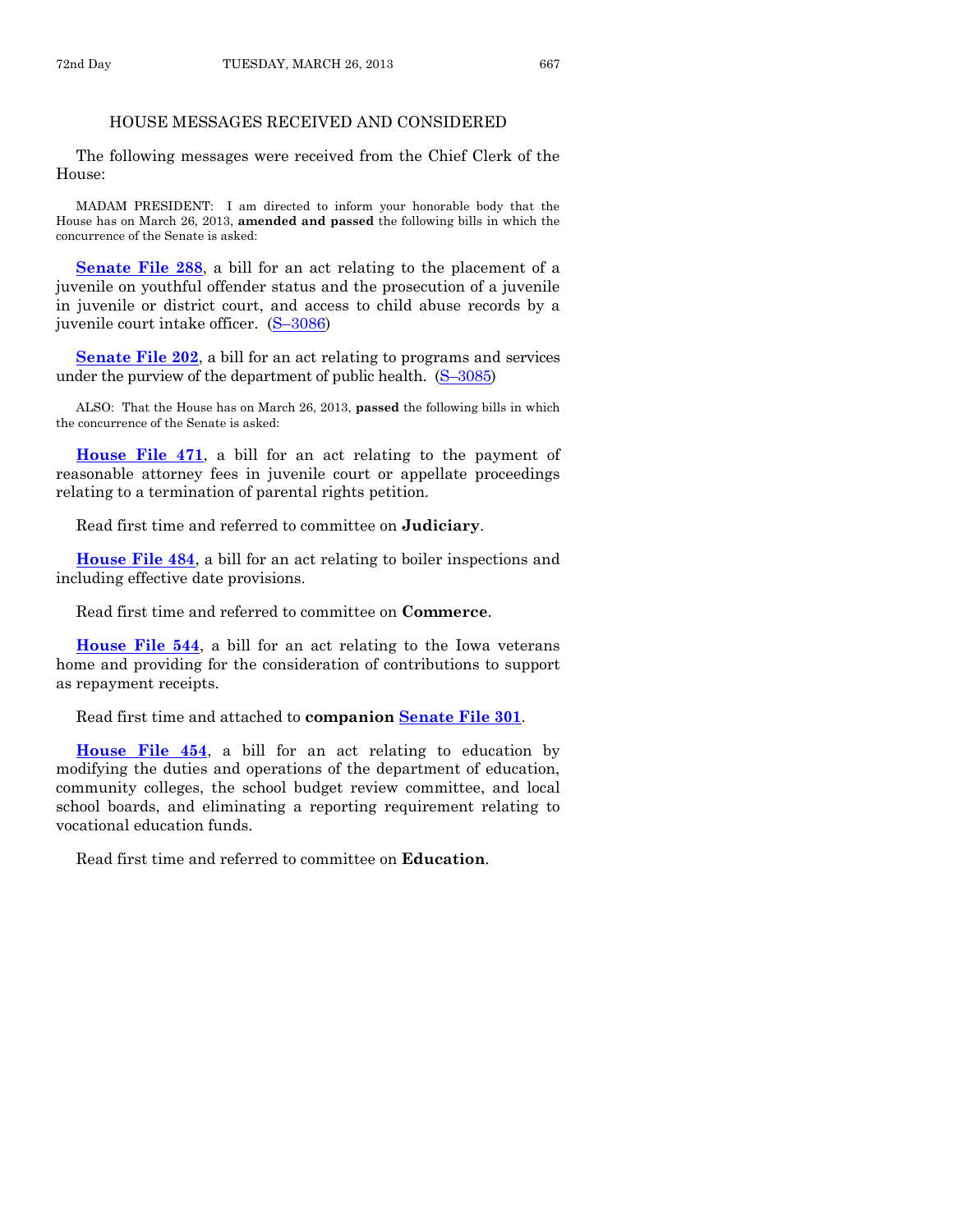**[House File 538](http://coolice.legis.state.ia.us/Cool-ICE/default.asp?Category=billinfo&Service=Billbook&frame=1&GA=85&hbill=HF538)**, a bill for an act authorizing alternate members of the board of parole.

Read first time and referred to committee on **Judiciary**.

# ADJOURNMENT

On motion of Senator Gronstal, the Senate adjourned at 7:36 p.m. until 9:00 a.m., Wednesday, March 27, 2013.

# **APPENDIX**

# CERTIFICATE OF RECOGNITION

The Secretary of the Senate issued the following certificate of recognition:

Reverend Michael Willer, Trinity United Methodist Church – For blessing the Iowa House of Representatives and the Iowa Senate with prayer. Senator Beall.

# REPORT OF COMMITTEE MEETING

#### **APPROPRIATIONS**

**Convened:** Tuesday, March 26, 2013, 2:25 p.m.

**Recessed:** 2:30 p.m.

**Reconvened:** 3:20 p.m.

**Members Present:** Dvorsky, Chair; Danielson, Vice Chair; Whitver, Ranking Member; Black, Boettger, Bolkcom, Courtney, Dotzler, Ernst, Guth, Hatch, Hogg, Kapucian, Mathis, McCoy, Petersen, Ragan, Rozenboom, Schoenjahn, Segebart, and Smith.

**Members Absent:** None.

**Committee Business:** [HF 602.](http://coolice.legis.state.ia.us/Cool-ICE/default.asp?Category=billinfo&Service=Billbook&frame=1&GA=85&hbill=HF602) [SSB 1246.](http://coolice.legis.state.ia.us/Cool-ICE/default.asp?Category=billinfo&Service=Billbook&frame=1&GA=85&hbill=SSB1246)

**Adjourned:** 3:40 p.m.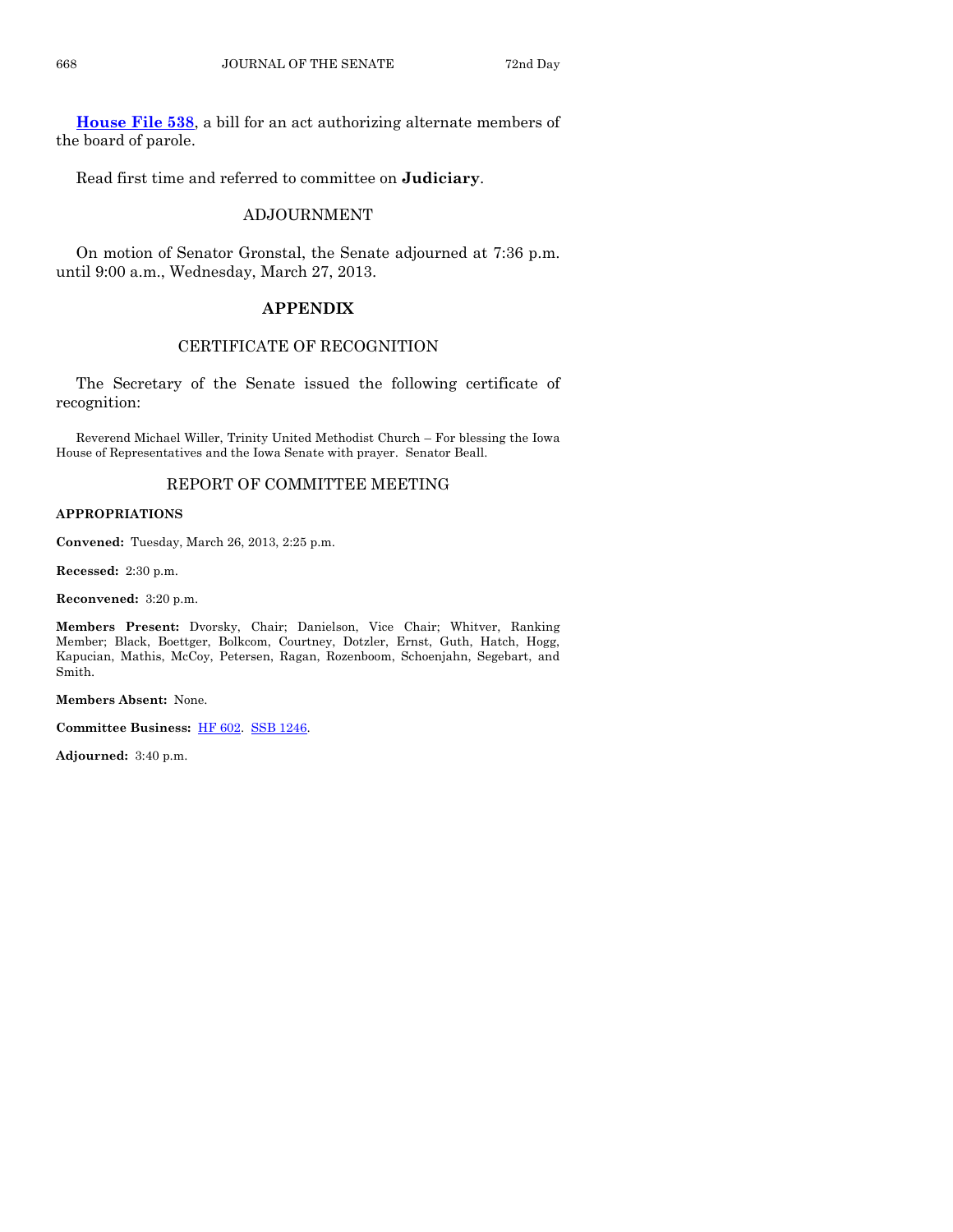# INTRODUCTION OF BILL

**[Senate File 429](http://coolice.legis.state.ia.us/Cool-ICE/default.asp?Category=billinfo&Service=Billbook&frame=1&GA=85&hbill=SF429)**, by committee on Appropriations, a bill for an act relating to workforce training programs and making appropriations.

Read first time under Rule 28 and **placed on Appropriations calendar**.

# STUDY BILL RECEIVED

#### **[SSB 1247](http://coolice.legis.state.ia.us/Cool-ICE/default.asp?Category=billinfo&Service=Billbook&frame=1&GA=85&hbill=SSB1247) Appropriations**

Relating to the types of containers included under the beverage container control laws and the reimbursement amount paid by a distributor for empty beverage containers and making an appropriation.

### SUBCOMMITTEE ASSIGNMENTS

#### **[Senate File 341](http://coolice.legis.state.ia.us/Cool-ICE/default.asp?Category=billinfo&Service=Billbook&frame=1&GA=85&hbill=SF341)**

WAYS AND MEANS: Hogg, Chair; Feenstra and Quirmbach

#### **[House File 521](http://coolice.legis.state.ia.us/Cool-ICE/default.asp?Category=billinfo&Service=Billbook&frame=1&GA=85&hbill=HF521)**

NATURAL RESOURCES AND ENVIRONMENT: Dearden, Chair; Black and Greiner

#### **[House File 531](http://coolice.legis.state.ia.us/Cool-ICE/default.asp?Category=billinfo&Service=Billbook&frame=1&GA=85&hbill=HF531)**

EDUCATION: Quirmbach, Chair; Dvorsky and Ernst

#### **[House File 598](http://coolice.legis.state.ia.us/Cool-ICE/default.asp?Category=billinfo&Service=Billbook&frame=1&GA=85&hbill=HF598)**

WAYS AND MEANS: Black, Chair; Behn and Seng

#### **[House File 599](http://coolice.legis.state.ia.us/Cool-ICE/default.asp?Category=billinfo&Service=Billbook&frame=1&GA=85&hbill=HF599)**

AGRICULTURE: Brase, Chair; Bowman and Greiner

#### **[SSB 1247](http://coolice.legis.state.ia.us/Cool-ICE/default.asp?Category=billinfo&Service=Billbook&frame=1&GA=85&hbill=SSB1247)**

APPROPRIATIONS: Petersen, Chair; Dvorsky, Mathis, Smith, and Whitver

# FINAL COMMITTEE REPORTS OF BILL ACTION

#### **APPROPRIATIONS**

**Bill Title:** [\\*SENATE FILE 429](http://coolice.legis.state.ia.us/Cool-ICE/default.asp?Category=billinfo&Service=Billbook&frame=1&GA=85&hbill=SF429) (formerly [SF 291\)](http://coolice.legis.state.ia.us/Cool-ICE/default.asp?Category=billinfo&Service=Billbook&frame=1&GA=85&hbill=SF291), a bill for an act an act relating to workforce training programs and making appropriations.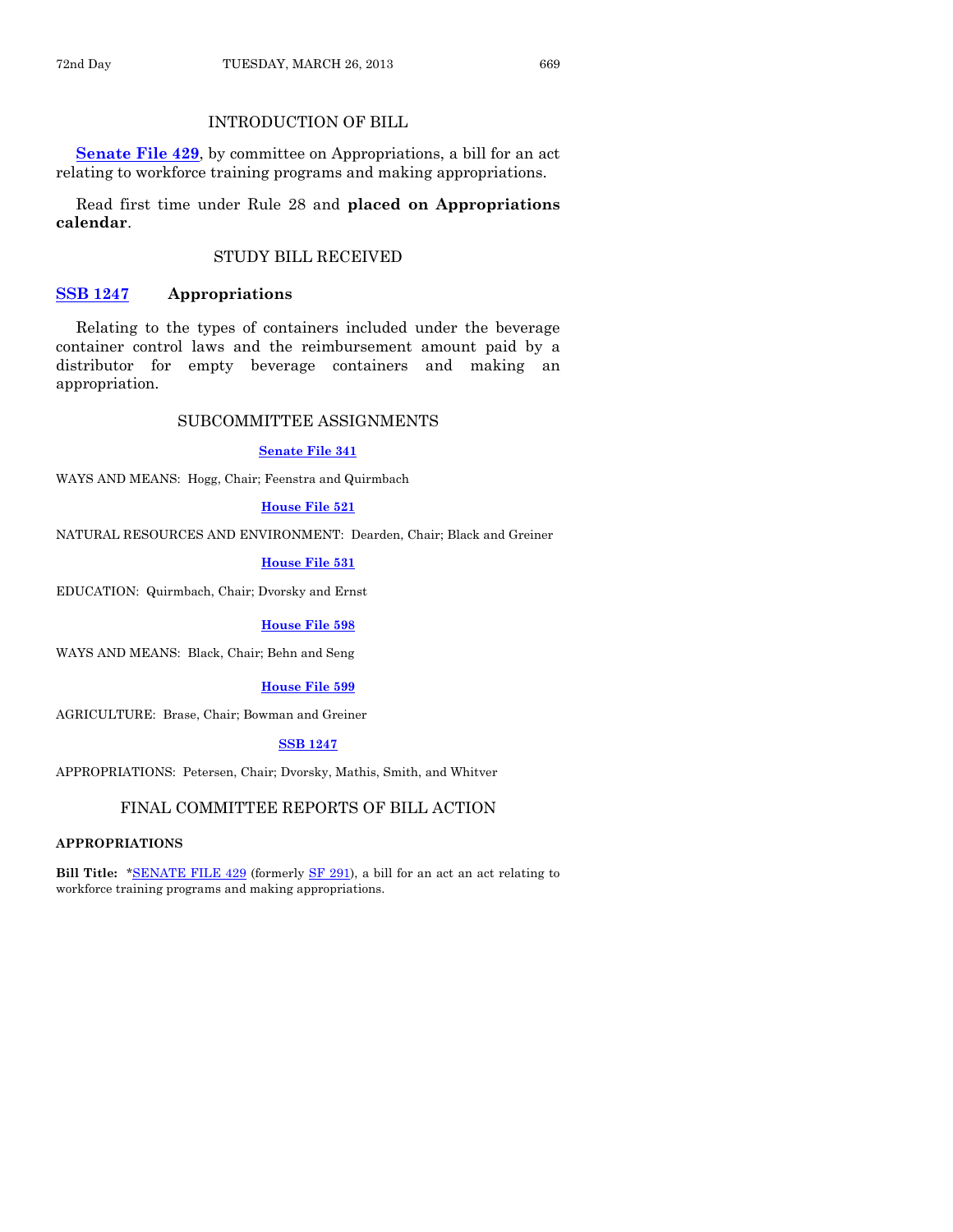# **Recommendation:** APPROVED COMMITTEE BILL.

**Final Vote:** Ayes, 13: Dvorsky, Danielson, Black, Bolkcom, Courtney, Dotzler, Hatch, Hogg, Mathis, McCoy, Petersen, Ragan, and Schoenjahn. Nays, 8: Whitver, Boettger, Ernst, Guth, Kapucian, Rozenboom, Segebart, and Smith. Absent, none.

# **Fiscal Note:** NOT REQUIRED UNDER JOINT RULE 17.

\*Pursuant to Rule 40, the Legislative Services Agency reported nonsubstantive changes to the members of the Appropriations Committee on Senate [File 429,](http://coolice.legis.state.ia.us/Cool-ICE/default.asp?Category=billinfo&Service=Billbook&frame=1&GA=85&hbill=SF429) and they were attached to the committee report.

# **ALSO:**

Bill Title: **HOUSE FILE 602**, a bill for an act relating to transportation and other infrastructure-related appropriations to the department of transportation, including allocation and use of moneys from the road use tax fund and the primary road fund.

# **Recommendation:** AMEND AND DO PASS, AS PROVIDED IN AMENDMENT **S-3089**.

**Final Vote:** Ayes, 20: Dvorsky, Danielson, Whitver, Black, Boettger, Bolkcom, Courtney, Dotzler, Ernst, Hatch, Hogg, Kapucian, Mathis, McCoy, Petersen, Ragan, Rozenboom, Schoenjahn, Segebart, and Smith. Nays, 1: Guth. Absent, none.

**Fiscal Note:** NOT REQUIRED UNDER JOINT RULE 17.

# AMENDMENTS FILED

| S-3068     | S.F. | 423 | Brad Zaun   |
|------------|------|-----|-------------|
| S-3069     | S.F. | 423 | Herman C.   |
| S-3070     | S.F. | 331 | Tod Bowm    |
| $S - 3071$ | S.F. | 423 | Joni K. Eri |
| $S - 3072$ | S.F. | 423 | Herman C.   |
| $S - 3073$ | S.F. | 423 | Kent Sorer  |
|            |      |     | . הדיד      |

an C. Quirmbach owman . Ernst an C. Quirmbach S–[3073](http://coolice.legis.state.ia.us/Cool-ICE/default.asp?Category=billinfo&Service=Billbook&frame=1&GA=85&hbill=S3073) [S.F.](http://coolice.legis.state.ia.us/Cool-ICE/default.asp?Category=billinfo&Service=Billbook&frame=1&GA=85&hbill=SF423) 423 Kent Sorenson Rick Bertrand Mark Chelgren Jack Whitver Jake Chapman Roby Smith Joni K. Ernst Mark Segebart Jerry Behn Tim L. Kapucian David Johnson Michael Breitbach Dan Zumbach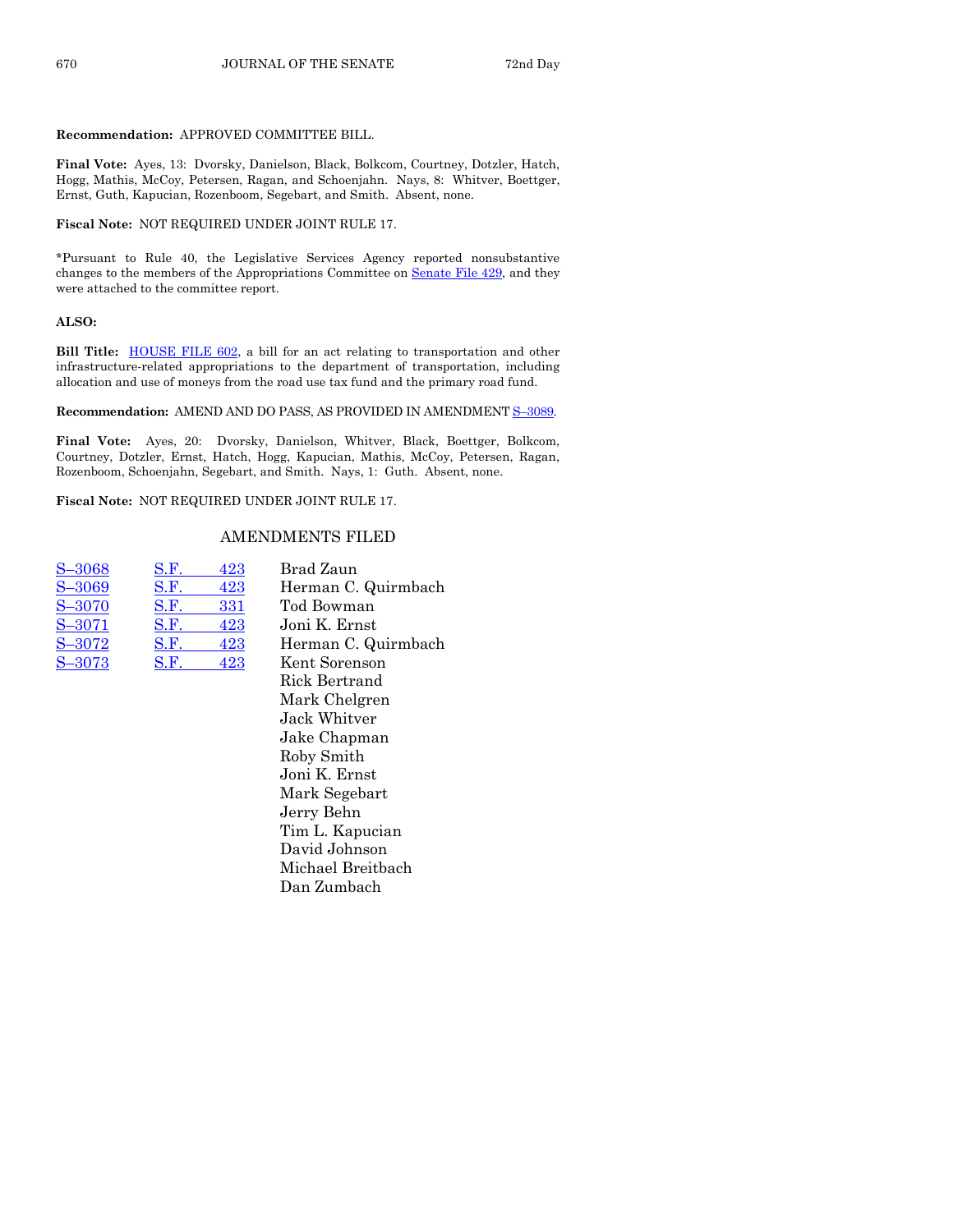| S-3074 | S.F | 423 |
|--------|-----|-----|
|        |     |     |

S –[3075](http://coolice.legis.state.ia.us/Cool-ICE/default.asp?Category=billinfo&Service=Billbook&frame=1&GA=85&hbill=S3075) S . F

Nancy J. Boettger Ken Rozenboom Amy Sinclair Dennis Guth Bill Anderson Randy Feenstra Bill Dix Jake Chapman Mark Chelgren Rick Bertrand Nancy J. Boettger Dan Zumbach Mark Segebart Bill Dix Jack Whitver Michael Breitbach Tim L. Kapucian Jerry Behn Joni K. Ernst David Johnson Charles Schneider Sandra Greiner Dennis Guth Bill Anderson Kent Sorenson Randy Feenstra [423](http://coolice.legis.state.ia.us/Cool-ICE/default.asp?Category=billinfo&Service=Billbook&frame=1&GA=85&hbill=SF423) Nancy J. Boettger Dan Zumbach Michael Breitbach Tim L. Kapucian Jerry Behn Randy Feenstra Mark Segebart Joni K. Ernst David Johnson Charles Schneider Sandra Greiner Jake Chapman Bill Dix Jack Whitver Mark Chelgren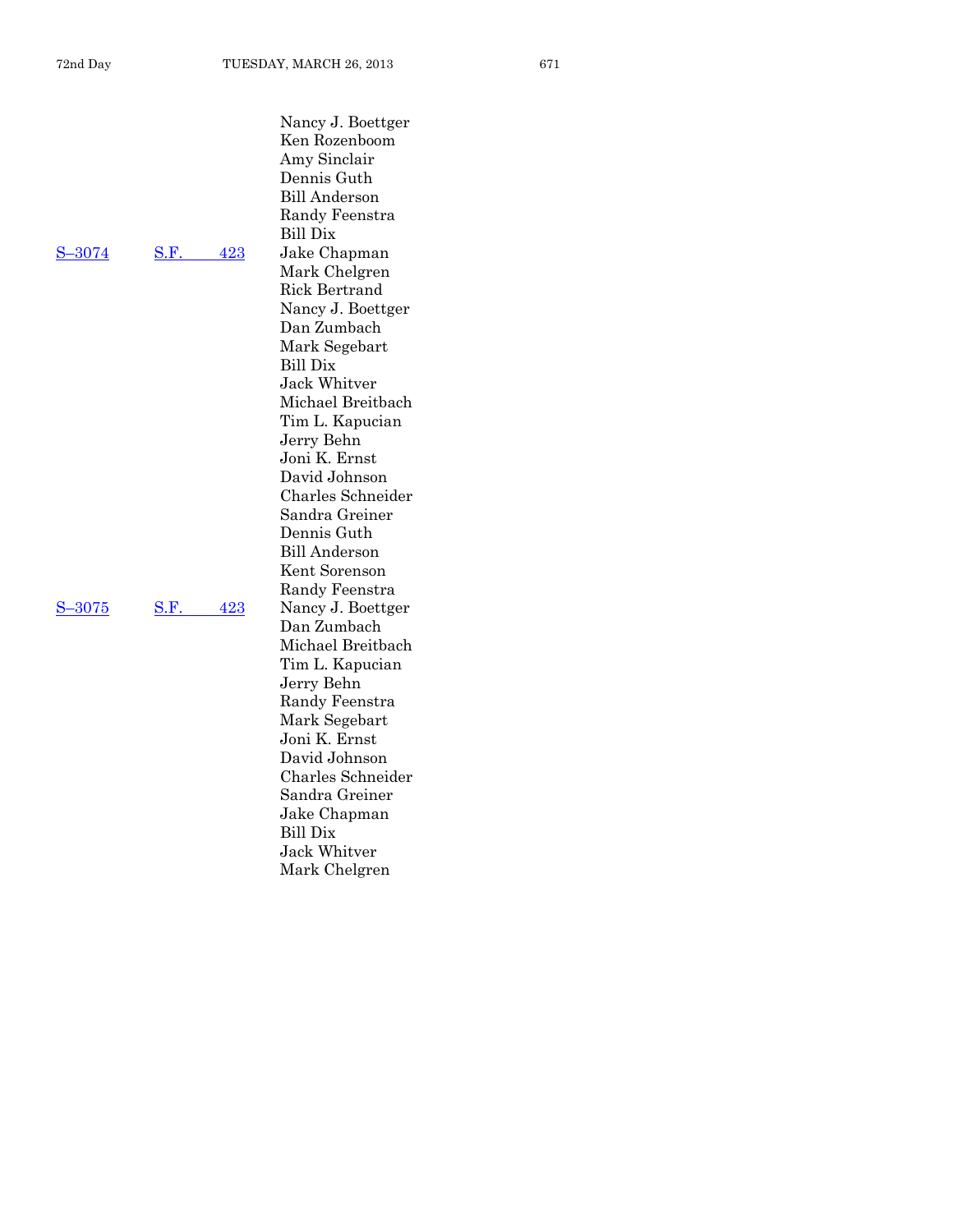|        |             | Kent Sorenson        |
|--------|-------------|----------------------|
|        |             | <b>Bill Anderson</b> |
|        |             | Amy Sinclair         |
|        |             | Ken Rozenboom        |
| S-3076 | S.F.<br>423 | Jerry Behn           |
|        |             | Nancy J. Boettger    |
|        |             | Dan Zumbach          |
|        |             | Michael Breitbach    |
|        |             | David Johnson        |
|        |             | Sandra Greiner       |
|        |             | Jake Chapman         |
|        |             | Rick Bertrand        |
|        |             | <b>Bill Anderson</b> |
|        |             | Dennis Guth          |
|        |             | Hubert Houser        |
|        |             | Mark Chelgren        |
|        |             | Tim L. Kapucian      |
|        |             | Joni K. Ernst        |
|        |             | Mark Segebart        |
|        |             | Charles Schneider    |
|        |             | Jack Whitver         |
|        |             | Randy Feenstra       |
|        |             | Ken Rozenboom        |
|        |             | Amy Sinclair         |
| S-3077 | S.F.<br>423 | Randy Feenstra       |
|        |             | Mark Chelgren        |
|        |             | Dan Zumbach          |
|        |             | Dennis Guth          |
|        |             | <b>Bill Anderson</b> |
|        |             | Kent Sorenson        |
|        |             | Rick Bertrand        |
|        |             | <b>Bill Dix</b>      |
|        |             | Nancy J. Boettger    |
|        |             | Michael Breitbach    |
|        |             | Tim L. Kapucian      |
|        |             | Jerry Behn           |
|        |             | Joni K. Ernst        |
|        |             | Mark Segebart        |
|        |             | Roby Smith           |
|        |             | Sandra Greiner       |

Jake Chapman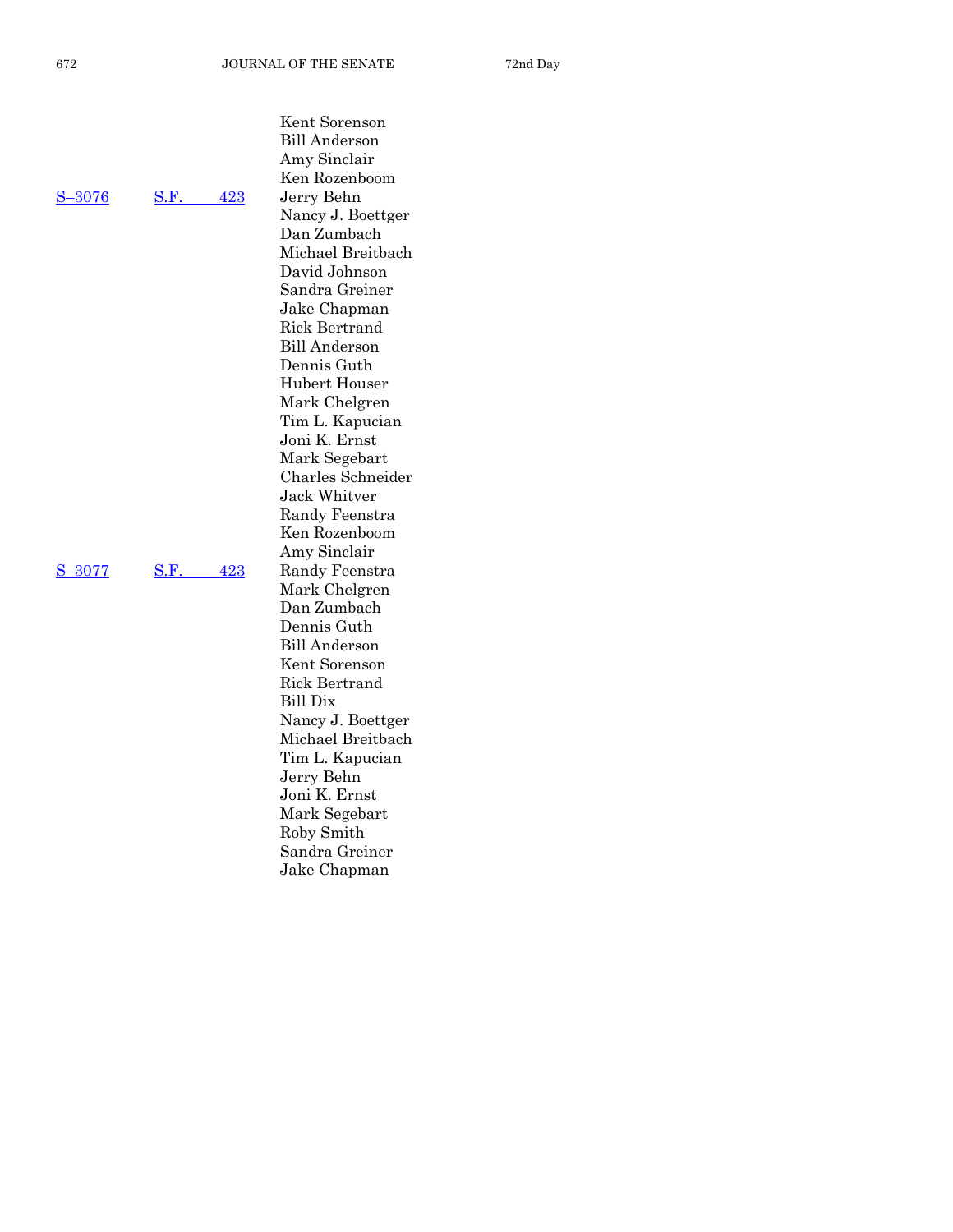Jack Whitver

|               |             |     | Ken Rozenboom                      |
|---------------|-------------|-----|------------------------------------|
|               |             |     | Amy Sinclair                       |
| S-3078        | S.F.        | 423 | Amy Sinclair                       |
|               |             |     | Ken Rozenboom                      |
|               |             |     | Nancy J. Boettger                  |
|               |             |     | Dan Zumbach                        |
|               |             |     | Michael Breitbach                  |
|               |             |     | Jerry Behn                         |
|               |             |     | Mark Segebart                      |
|               |             |     | Joni K. Ernst                      |
|               |             |     | Roby Smith                         |
|               |             |     |                                    |
|               |             |     | David Johnson<br>Charles Schneider |
|               |             |     |                                    |
|               |             |     | Jake Chapman                       |
|               |             |     | Sandra Greiner                     |
|               |             |     | Jack Whitver                       |
|               |             |     | Mark Chelgren                      |
| <u>-3079</u>  | S.F.        | 423 | Randy Feenstra                     |
| 3080          | S.F.        | 423 | <b>Bill Anderson</b>               |
|               |             |     | Dennis Guth                        |
|               |             |     | Mark Chelgren                      |
|               |             |     | Rick Bertrand                      |
|               |             |     | Jack Whitver                       |
|               |             |     | Jake Chapman                       |
|               |             |     | Sandra Greiner                     |
|               |             |     | David Johnson                      |
|               |             |     | Joni K. Ernst                      |
|               |             |     | Mark Segebart                      |
|               |             |     | Michael Breitbach                  |
|               |             |     | Dan Zumbach                        |
|               |             |     | Nancy J. Boettger                  |
|               |             |     | Kent Sorenson                      |
|               |             |     | Jerry Behn                         |
|               |             |     | Bill Dix                           |
|               |             |     | Ken Rozenboom                      |
|               |             |     | Amy Sinclair                       |
| <u>S-3081</u> | <b>S.F.</b> | 423 | Nancy J. Boettger                  |
|               |             |     | Amy Sinclair                       |
| <u>-3082</u>  | S.F.        | 423 | Amy Sinclair                       |
| 3083          | $\rm S.F$   | 423 | Mark Chelgren                      |